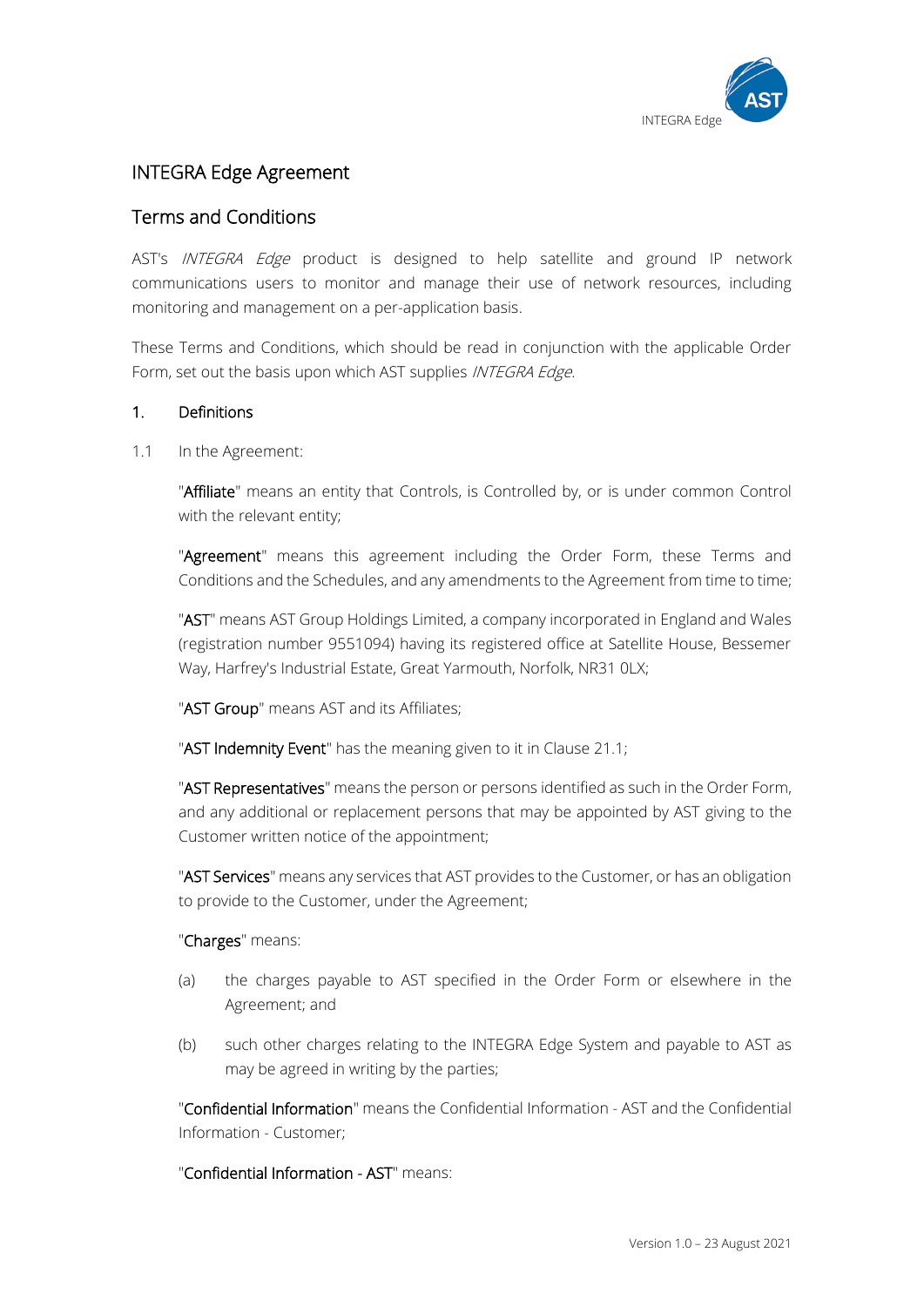

- (a) any information disclosed by or on behalf of AST to the Customer at any time before the termination of the Agreement (whether disclosed in writing, orally or otherwise) that at the time of disclosure:
	- (i) was marked or described as "confidential"; or
	- (ii) should have been reasonably understood by the Customer to be confidential;
- (b) the financial terms of the Agreement; and
- (c) the Documentation;

# "Confidential Information - Customer" means:

- (a) any information disclosed by or on behalf of the Customer to AST at any time before the termination of the Agreement (whether disclosed in writing, orally or otherwise) that at the time of disclosure was marked or described as "confidential" or should have been understood by AST (acting reasonably) to be confidential; and
- (b) the Customer Personal Data;

"Connectivity Services" means those data connection services provided by the AST Group that attach to the INTEGRA Edge Hardware and may be managed using the INTEGRA Edge System (a list of such services, as at the Effective Date, is set out in Schedule 1 (Specification));

"Control" means the legal power to control (directly or indirectly) the management of an entity (and "Controlled" should be construed accordingly);

"Customer Network" means the Customer's communications network with respect to which the Customer uses or proposes to use the INTEGRA Edge System, including all the computer and networking hardware and software systems of the Customer that interact with the INTEGRA Edge System;

"Customer Personal Data" means any Personal Data that is processed by AST on behalf of the Customer in relation to the Agreement;

"Customer Representatives" means the person or persons identified as such in the Order Form, and any additional or replacement persons that may be appointed by the Customer giving to AST written notice of the appointment;

"Customer Vessels/Sites" means the sites, ships and/or vessels for installation of the INTEGRA Edge Hardware agreed by the parties;

"Data Protection Laws" means all applicable laws relating to the processing of Personal Data including, while they are in force and applicable to Customer Personal Data, the UK's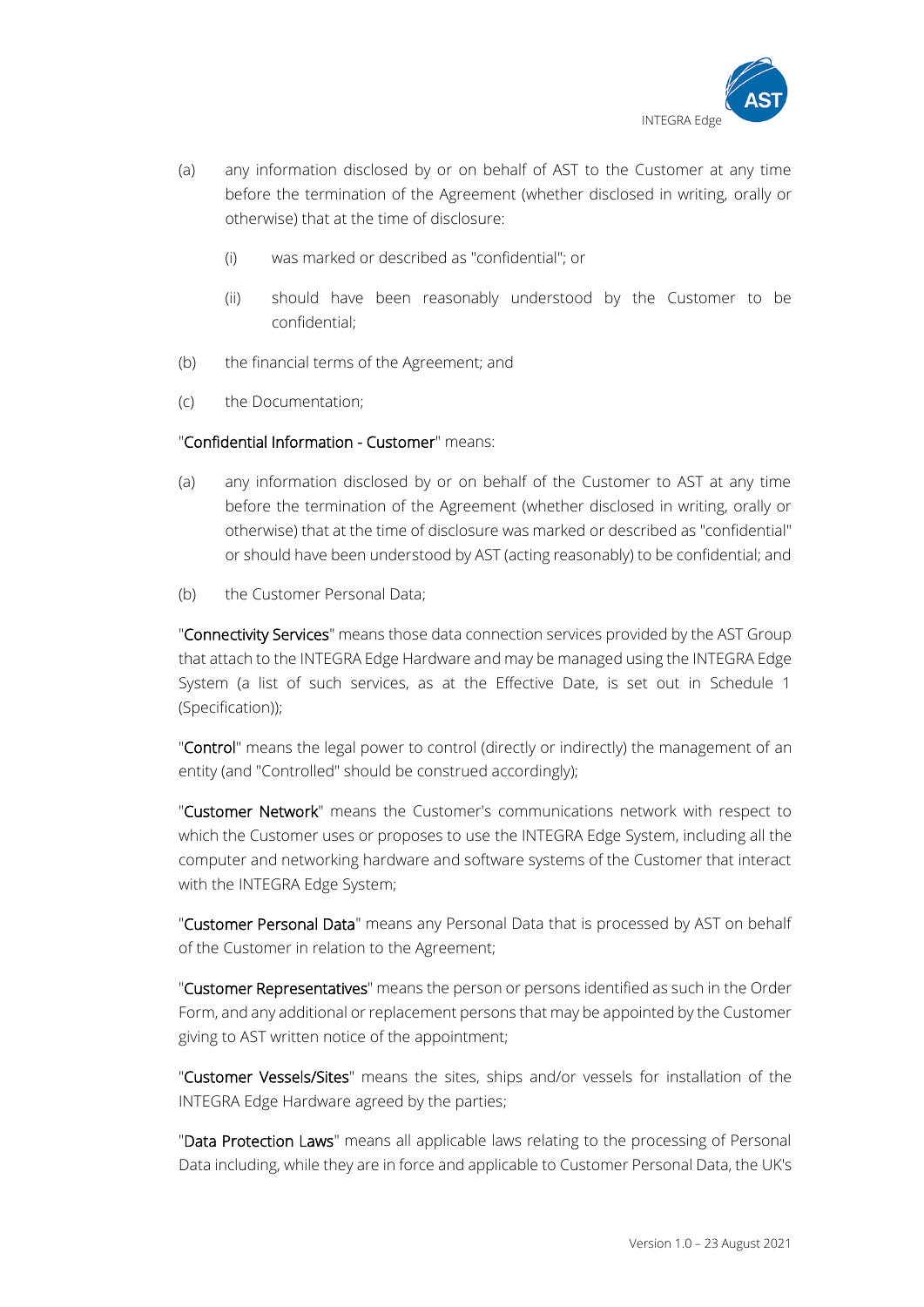

Data Protection Act 2018 and the General Data Protection Regulation (Regulation (EU) 2016/679);

"Defect" means a defect, error or bug in the INTEGRA Edge System having a material adverse effect on the functionality or performance of the INTEGRA Edge System, but excluding any defect, error or bug caused by or arising as a result of:

- (a) changes to or defects in the Customer Network;
- (b) any non-conformity of the Customer Network with the requirements referred to in Clauses 8.9 and 9.4;
- (c) any act or omission (excluding use of the INTEGRA Edge System in accordance with the Documentation) of the Customer, or any act or omission of any other person that has not been authorised or enabled by the AST to access the INTEGRA Edge System;
- (d) a failure of the Customer to perform or observe any of its obligations in the Agreement; and/or
- (e) an incompatibility between the INTEGRA Edge System and any other system, network, application, program, hardware or software not specified as compatible in the Specification;

"Documentation" means the INTEGRA Edge User Guide and the INTEGRA Edge Cloud User Guide produced by AST and delivered or made available by AST to the Customer;

"Effective Date" means the date of execution of the Agreement;

"Expenses" has the meaning given to it in Clause 15;

"Export Laws" means all applicable laws restricting and/or regulating:

- (a) the inter-jurisdictional import, export, supply, disclosure, transfer or transmission of goods, services, software, technology, technical know-how, data and/or information; and/or
- (b) the import, export, supply, disclosure, transfer or transmission of goods, services, software, technology, technical know-how, data and/or information to designated entities or persons, or to designated classes of entities or persons;

"Force Majeure Event" means an event, or a series of related events, that is outside the reasonable control of the party affected (including failures of the internet or any public telecommunications network, hacker attacks, denial of service attacks, virus or other malicious software attacks or infections, power failures, industrial disputes affecting any third party, changes to the law, disasters, explosions, fires, floods, riots, terrorist attacks and wars);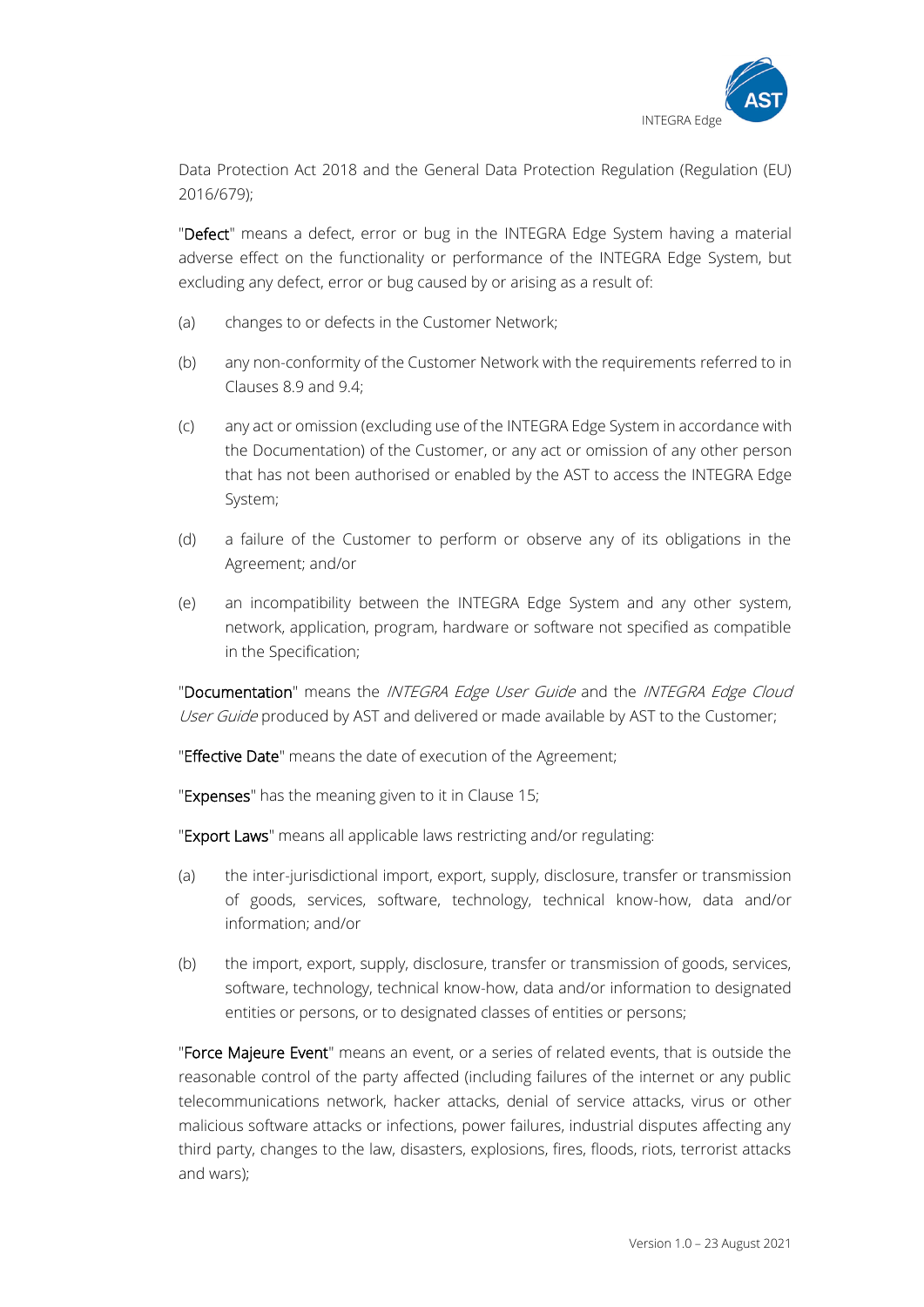

"INTEGRA Edge Cloud" means the web portal published and maintained by AST and made available to the Customer for the management of the INTEGRA Edge System;

"INTEGRA Edge Hardware" means all the physical hardware comprised in the INTEGRA Edge System and supplied or to be supplied by AST, including any replacement hardware supplied and installed by AST from time to time;

"INTEGRA Edge Software" means those software components of the INTEGRA Edge System that are installed and/or executed on the computer hardware owned or controlled by the Customer (excluding the INTEGRA Edge Hardware);

"INTEGRA Edge System" (and "Integra Edge") means the *INTEGRA Edge* system comprised of hardware, software and cloud services provided by AST, as specified in the Order Form;

"Intellectual Property Rights" means all intellectual property rights wherever in the world, whether registrable or unregistrable, registered or unregistered, including any application or right of application for such rights (and these "intellectual property rights" include copyright and related rights, database rights, confidential information, trade secrets, know-how, business names, trade names, trade marks, service marks, passing off rights, unfair competition rights, patents, petty patents, utility models, semi-conductor topography rights and rights in designs);

"Maintenance Services" means the replacement and updating of hardware elements of the INTEGRA Edge System and the application to the INTEGRA Edge System of software updates and upgrades;

"Minimum Term" means the period specified as such in the Order Form beginning on the date upon which the INTEGRA Edge System is made available by AST for live use by the Customer;

"Order Form" means the order form identifying the Customer, setting out the particulars of the Agreement, and signed on behalf of each of the parties;

"Personal Data" has means data constituting personal data under all or any of the Data Protection Laws;

"Schedule" means any schedule attached to the main body of the Agreement;

"Set Up Services" means the installation, integration and configuration of the INTEGRA Edge System in accordance with the Order Form;

"Specification" means the specification for the INTEGRA Edge System set out in Schedule 1 (Specification), as it may be varied by the written agreement of the parties from time to time;

"Support Services" means support in relation to the use of the INTEGRA Edge System and the identification and resolution of errors in the INTEGRA Edge System, but shall not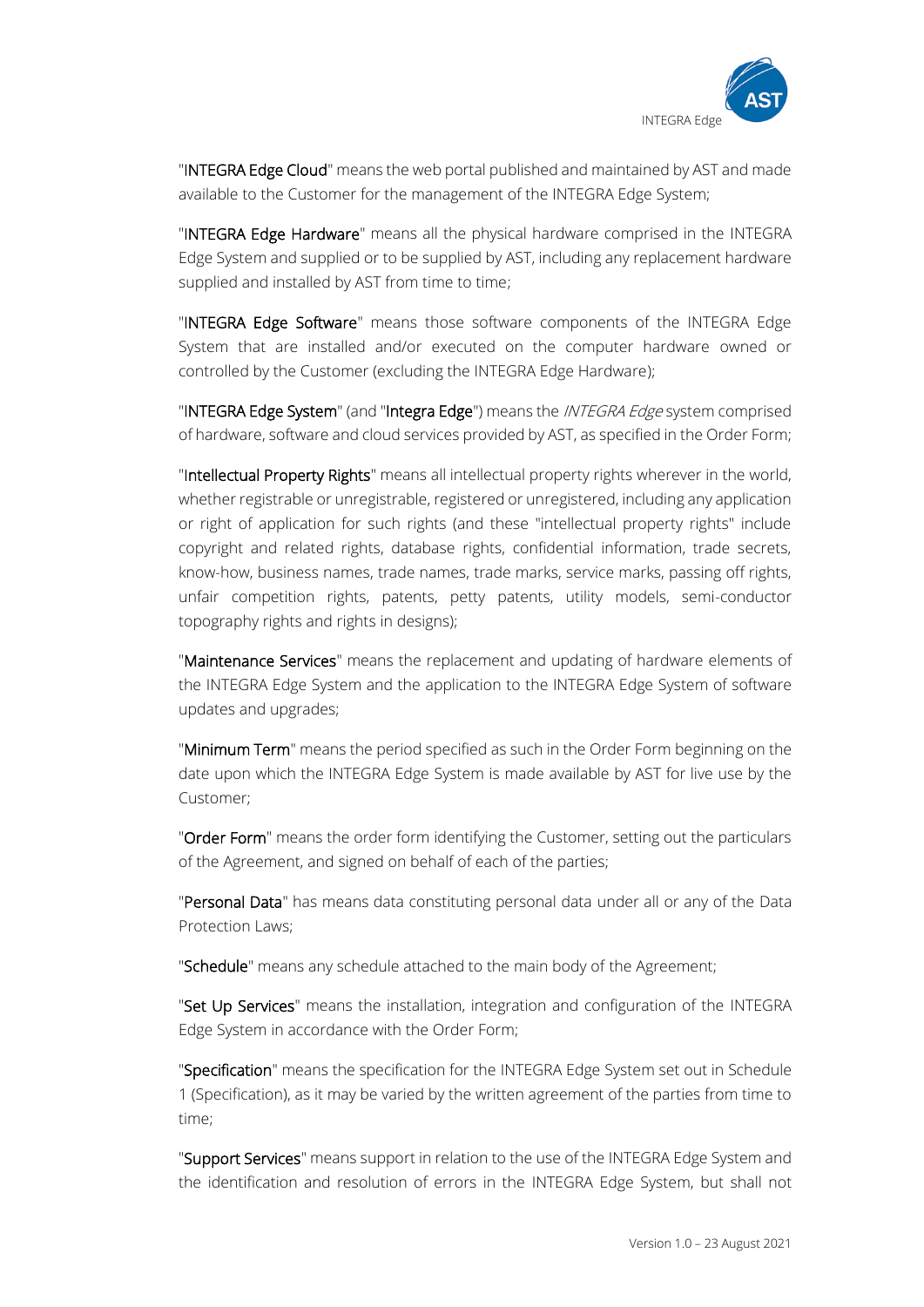

include the provision of training services whether in relation to the INTEGRA Edge System or otherwise; and

"Term" means the term of the Agreement, commencing in accordance with Clause 2.1 and ending in accordance with Clause 2.2.

# 2. Term

- 2.1 The Agreement shall come into force upon the Effective Date.
- 2.2 The Agreement shall continue in force indefinitely, for the Minimum Term and thereafter, subject to termination in accordance with Clause 24 or any other provision of the Agreement.

# 3. Trial

- 3.1 If the parties agree in writing that the Customer shall benefit from a trial period with respect to the use of the INTEGRA Edge System, then the following shall apply (subject to any agreement of the parties to the contrary):
	- (a) the trial period shall be for such duration as the parties agree in writing;
	- (b) no Charges shall be payable with respect to the use of the INTEGRA Edge System during the trial period;
	- (c) AST may end the trial period early by giving to the Customer at least 30 days' prior written notice;
	- (d) from the end of the trial period, the Agreement will continue and the Charges will apply, and this Clause 3.1 shall cease to apply;
	- (e) during the trial period the INTEGRA Edge System and associated Services shall be subject to such other limitations and terms as AST may, acting reasonably, notify to the Customer; and
	- (f) AST shall have no liability to the Customer with respect to any loss or damage arising out of the use of the INTEGRA Edge System during the trial period (subject only to Clause 22.1).

# 4. AST obligations

- 4.1 AST shall provide to the Customer, during the Term:
	- (a) the Set Up Services;
	- (b) the INTEGRA Edge System;
	- (c) the Documentation; and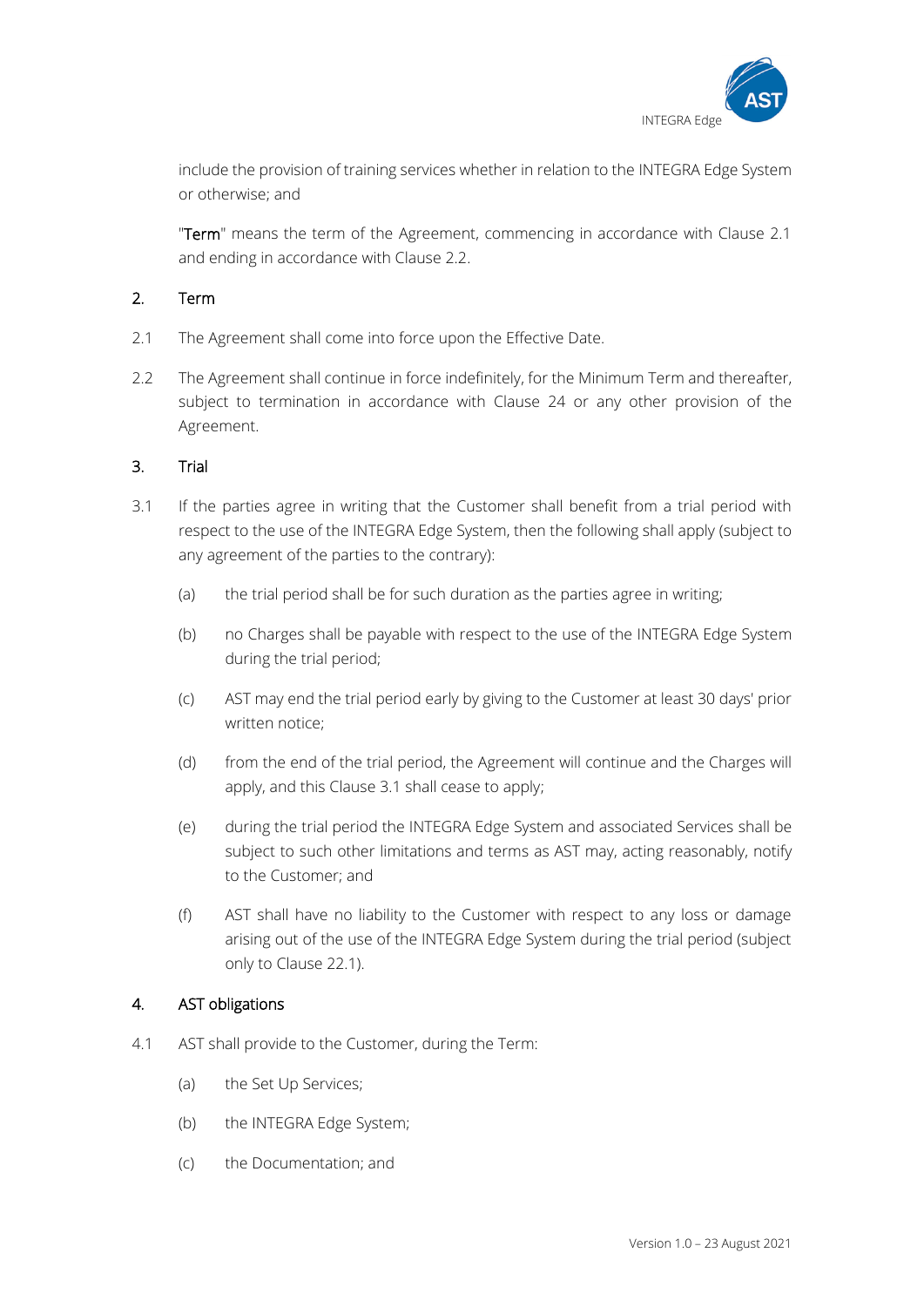

(d) the Support Services and the Maintenance Services,

in each case in accordance with the Agreement.

# 5. Set Up Services

- 5.1 The parties shall each use reasonable endeavours to ensure that the Set Up Services are completed in accordance with any timetable agreed by the parties in writing. In particular, the Customer shall at its sole expense provide all requisite facilities, amenities, access and suitable working conditions to enable the Set Up Services to be carried out safely and expeditiously.
- 5.2 The Customer shall ensure that a duly authorised representative of the Customer shall be present at the commencement and completion of the Set Up Services. Such representative must promptly notify AST if the Customer considers that the INTEGRA Edge Hardware is not in a good condition, is incomplete or does not conform with the requirements of the Order Form (save as regards latent defects not reasonably apparent upon inspection). If required by AST, the Customer's duly authorised representative shall confirm in writing such condition, completeness and conformity.
- 5.3 The Customer acknowledges that a delay in the Customer performing its obligations in the Agreement may result in a delay in the performance of the Set Up Services; and subject to Clause 22.1 AST will not be liable to the Customer in respect of any failure to meet the Set Up Services timetable to the extent that that failure arises out of a delay in the Customer performing its obligations under the Agreement.
- 5.4 Subject to any written agreement of the parties to the contrary, any Intellectual Property Rights that may arise out of the performance of the Set Up Services by AST shall be the exclusive property of AST. If the works arising out of such performance form part of the INTEGRA Edge System, they shall be licensed to the Customer under Clause 8.

# 6. Sign-off

6.1 AST may, following the completion of the Set Up Services, request that the Customer signs-off on such completion; and the Customer shall not unreasonably refuse to do so.

# 7. INTEGRA Edge Hardware

- 7.1 As part of the Set Up Services, AST shall install the INTEGRA Edge Hardware at the Customer Vessels/Sites.
- 7.2 The Customer shall keep the INTEGRA Edge Hardware at the Customer Vessel/Site at which it has been installed unless and until:
	- (a) AST replaces the relevant INTEGRA Edge Hardware in accordance with the Agreement; or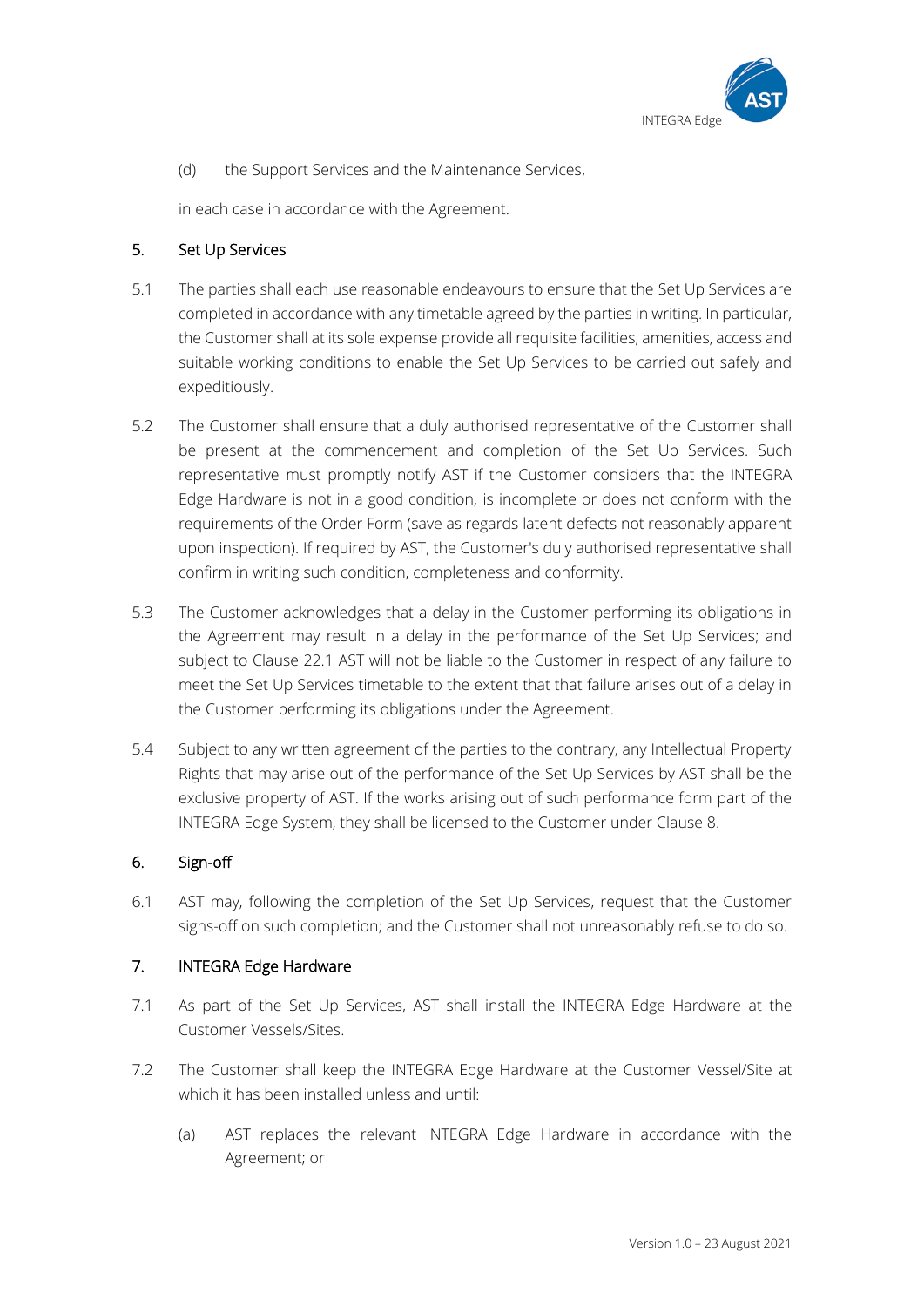

- (b) the Agreement terminates, in which case Clause 25.4 shall apply.
- 7.3 The INTEGRA Edge Hardware shall at all times remain the property of AST, and the Customer shall have no right, title or interest in or to the INTEGRA Edge Hardware (save the right to possession and use of the INTEGRA Edge Hardware in accordance with the Agreement).
- 7.4 The risk of loss, theft, damage or destruction of the INTEGRA Edge Hardware shall pass to the Customer on the delivery of the relevant INTEGRA Edge Hardware to the Customer. The INTEGRA Edge Hardware shall remain at the sole risk of the Customer thereafter, for so long as it remains at the Customer Vessels/Sites.
- 7.5 The Customer shall be responsible for the physical security of the INTEGRA Edge Hardware and shall use all reasonable endeavours (including all reasonable security measures) to ensure that access to the INTEGRA Edge Hardware is restricted to persons authorised to use them under the Agreement.
- 7.6 The Customer shall give immediate written notice to AST in the event of any loss, accident or damage to the INTEGRA Edge Hardware arising out of or in connection with the Customer's possession or use of the INTEGRA Edge Hardware.
- 7.7 The Customer shall:
	- (a) ensure that the INTEGRA Edge Hardware is kept at the Customer Vessel/Site at which it has been installed and is not taken to any other location;
	- (b) ensure that the environmental conditions in which the INTEGRA Edge Hardware is kept are suitable for the INTEGRA Edge Hardware and conform, and will continue to conform during the Term, with the requirements set out in the prerequisites document issued by AST to the Customer before the Effective Date;
	- (c) not, without the prior written consent of AST, itself maintain or alter, or allow any third party to maintain or alter, the INTEGRA Edge Hardware;
	- (d) not, without the prior written consent of AST, part with control of, sell or offer for sale, underlet or lend the INTEGRA Edge Hardware or allow the creation of any mortgage, charge, lien or other security interest in respect of it;
	- (e) not do or permit to be done any act or thing which will or may jeopardise the right, title and/or interest of AST in the INTEGRA Edge Hardware;
	- (f) not suffer or permit the INTEGRA Edge Hardware to be confiscated, seized or taken out of its possession or control under any distress, execution or other legal process;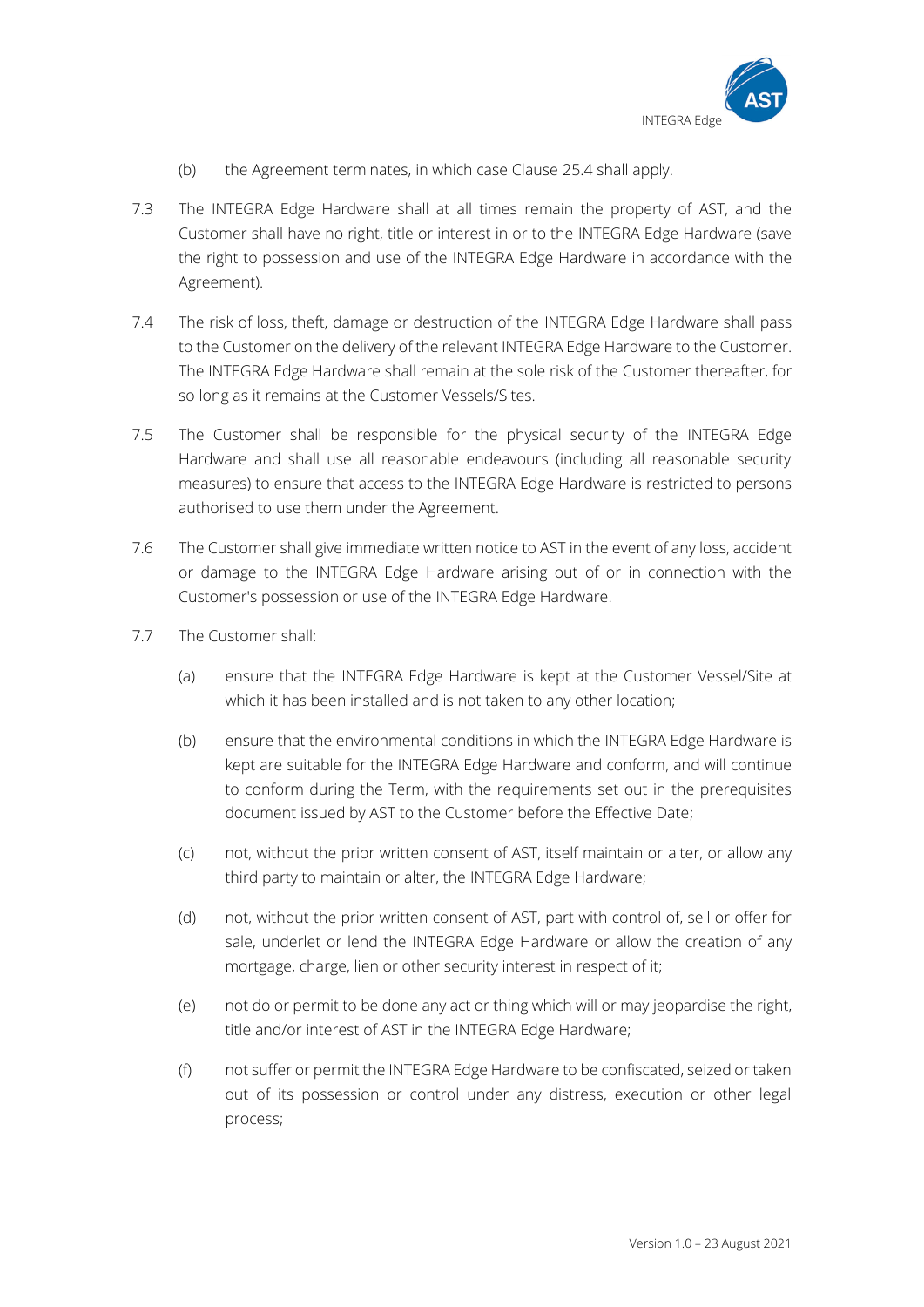

- (g) not use the INTEGRA Edge Hardware for any unlawful purpose; and not use the INTEGRA Edge Hardware for any purpose except to enable the use of the INTEGRA Edge System;
- (h) ensure that at all times the INTEGRA Edge Hardware remains identifiable as being AST's property; and
- (i) be responsible for any loss of or damage to the INTEGRA Edge Hardware arising out of or in connection with any negligence, misuse, mishandling of the INTEGRA Edge Hardware or otherwise caused by the Customer or its officers, employees, agents and contractors.

# 8. INTEGRA Edge System

- 8.1 AST hereby grants to the Customer from the date of delivery of the INTEGRA Edge System until the end of the Term a worldwide, non-exclusive licence to use the INTEGRA Edge System by means of:
	- (a) the *MyAST* portal for the INTEGRA Edge Cloud; and
	- (b) the INTEGRA Edge Hardware,

in each case in accordance with the Documentation and subject to the limitations and prohibitions set out and referred to in this Clause 8.

- 8.2 The Customer must not use the INTEGRA Edge System for any purpose except the monitoring and management of Connectivity Services on the Customer Network by the Customer.
- 8.3 The Customer must not sub-license to any third party the right to use the INTEGRA Edge System.
- 8.4 The licence granted by AST to the Customer in Clause 8.1 is subject to the limitations set out in the Order Form, subject to subsequent variations agreed by the parties in writing.
- 8.5 Save to the extent expressly permitted by the Agreement or required by applicable law on a non-excludable basis, any licence granted under this Clause 8 shall be subject to the following prohibitions:
	- (a) the Customer must not sell, resell, rent, lease, loan, supply, publish, distribute or redistribute the INTEGRA Edge System, or use the INTEGRA Edge System to provide services to a third party;
	- (b) the Customer must not alter, edit or adapt the INTEGRA Edge System;
	- (c) the Customer must not decompile, de-obfuscate or reverse engineer, or attempt to decompile, de-obfuscate or reverse engineer, the INTEGRA Edge System;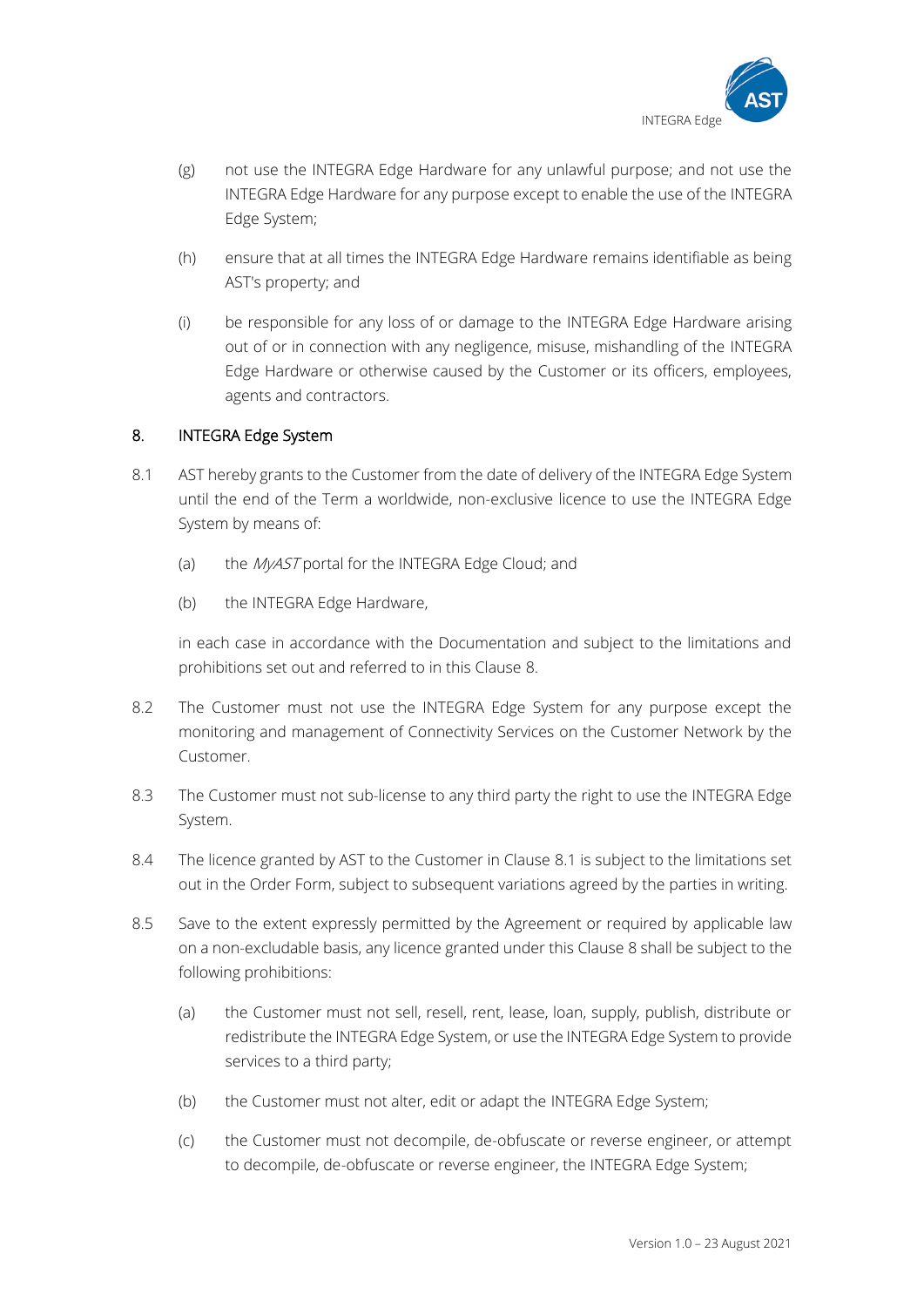

- (d) the Customer must not use the INTEGRA Edge System except by means of the INTEGRA Edge Hardware and the MyAST portal for the INTEGRA Edge Cloud;
- (e) the Customer must not take copies of any element of the INTEGRA Edge System;
- (f) the Customer must not use the INTEGRA Edge System for any unlawful purposes, or in connection with any unlawful activity;
- (g) the Customer must not circumvent or attempt to circumvent any of the security features or licence-related restrictions of the INTEGRA Edge System; and
- (h) the Customer must not conduct any penetration testing or other security testing on the INTEGRA Edge System except in accordance with the Order Form or with the prior written consent of AST.
- 8.6 The Customer must institute and maintain reasonable security policies in relation to access to and the use of the INTEGRA Edge System.
- 8.7 Without prejudice to the generality of Clause 8.6, the Customer is responsible for the distribution, management, maintenance, security and proper use of all access credentials for the INTEGRA Edge System supplied by AST to the Customer or generated or provided by the Customer and must:
	- (a) take all reasonable steps to prevent unauthorised access to the INTEGRA Edge System;
	- (b) notify AST promptly if access credentials have been (or may have been) disclosed to an unauthorised person, or are being (or may be being used) in an unauthorised way;
	- (c) take all reasonable steps to remedy any such disclosure or use; and
	- (d) follow AST's reasonable requests and directions in relation to any such disclosure or use.
- 8.8 If AST considers that there is, or is likely to be, a breach of security relating to the INTEGRA Edge System, or if required in order to safeguard the integrity and security of the INTEGRA Edge System, AST reserves the right to:
	- (a) suspend the INTEGRA Edge System or the Customer's access to the INTEGRA Edge System; and/or
	- (b) require the Customer to change any or all of the Customer's access credentials.
- 8.9 The Customer shall be responsible for ensuring that its use of the INTEGRA Edge System in the Customer Network complies with applicable laws, and that it has all necessary governmental, legal and regulatory licences and permission to enable lawful use.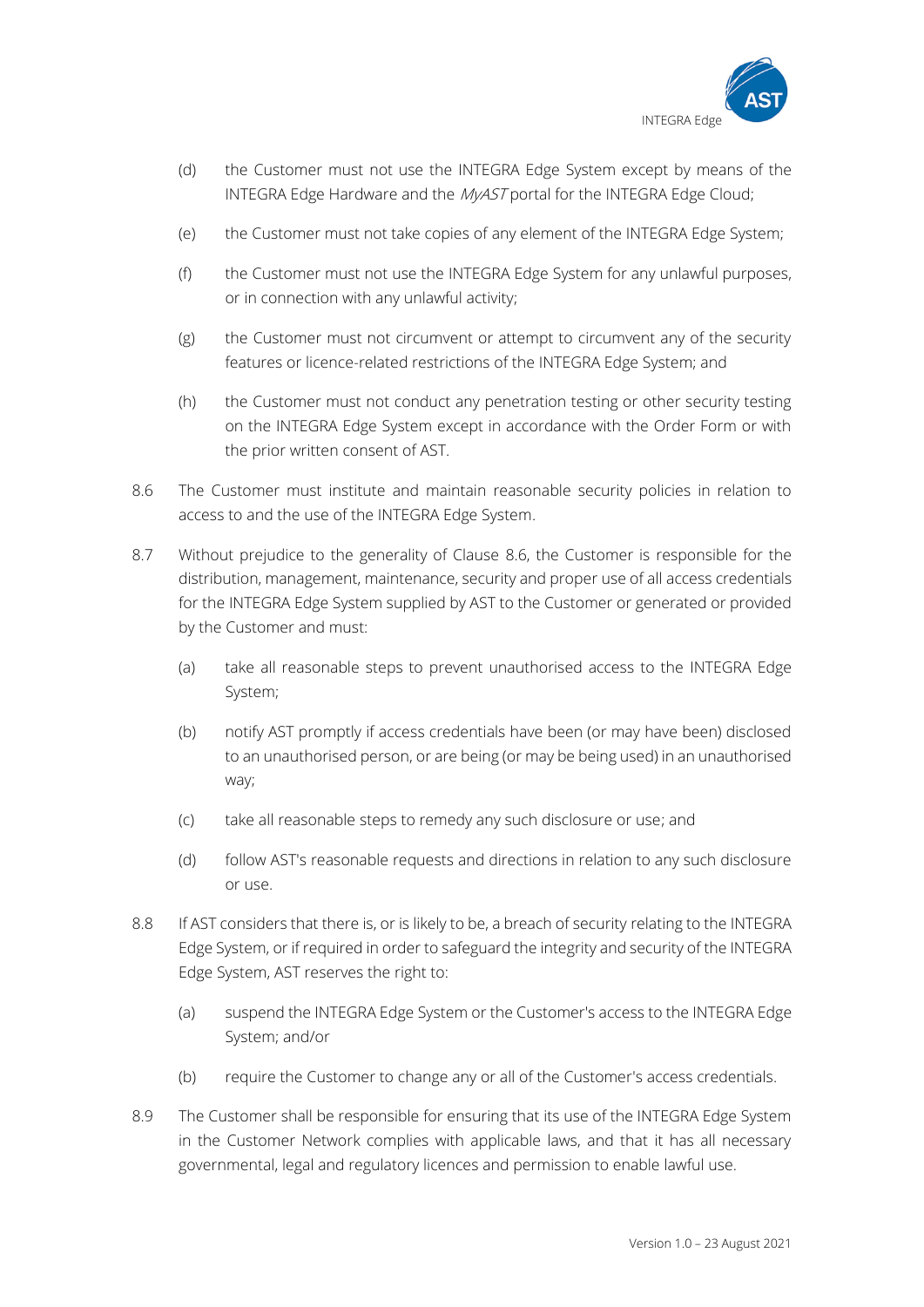

- 8.10 The Customer acknowledges and agrees that AST may from time to time change the technical specification of the INTEGRA Edge System, and accordingly may cease to comply with the Specification. However, AST shall ensure that any such change will not materially decrease or impair the functionality or performance of the INTEGRA Edge System.
- 8.11 AST shall provide the Support Services and the Maintenance Services to the Customer during the Term in accordance with Schedule 2 (Service level agreement).

# 9. Customer general obligations

- 9.1 The INTEGRA Edge System cannot be activated or used except with respect to Connectivity Services provided by a member of the AST Group; accordingly, the INTEGRA Edge System must at all times during the Term be bound to Connectivity Services provided by a member of the AST Group.
- 9.2 Save to the extent that the parties have agreed otherwise in writing, the Customer must provide to AST, or procure for AST, such:
	- (a) co-operation, support and advice; and
	- (b) information and documentation,

as are reasonably necessary to enable AST to perform its obligations under the Agreement.

- 9.3 The Customer must provide to AST, or procure for AST, such access (including physical access) to:
	- (a) the Customer Vessels/Sites (including the INTEGRA Edge Hardware installed at the Customer Vessels/Sites);
	- (b) the Customer Network; and
	- (c) the Customer's other computer hardware, software, networks and systems,

as may be reasonably required by AST to enable AST to perform its obligations and/or exercise its rights under the Agreement.

- 9.4 The Customer shall ensure that the Customer Network complies, and continues to comply during the Term, with:
	- (a) the requirements set out in the prerequisites document issued by AST to the Customer before the Effective Date; and
	- (b) any other requirements reasonably specified by AST during the provision of the Set Up Services,

subject to any changes agreed in writing by AST.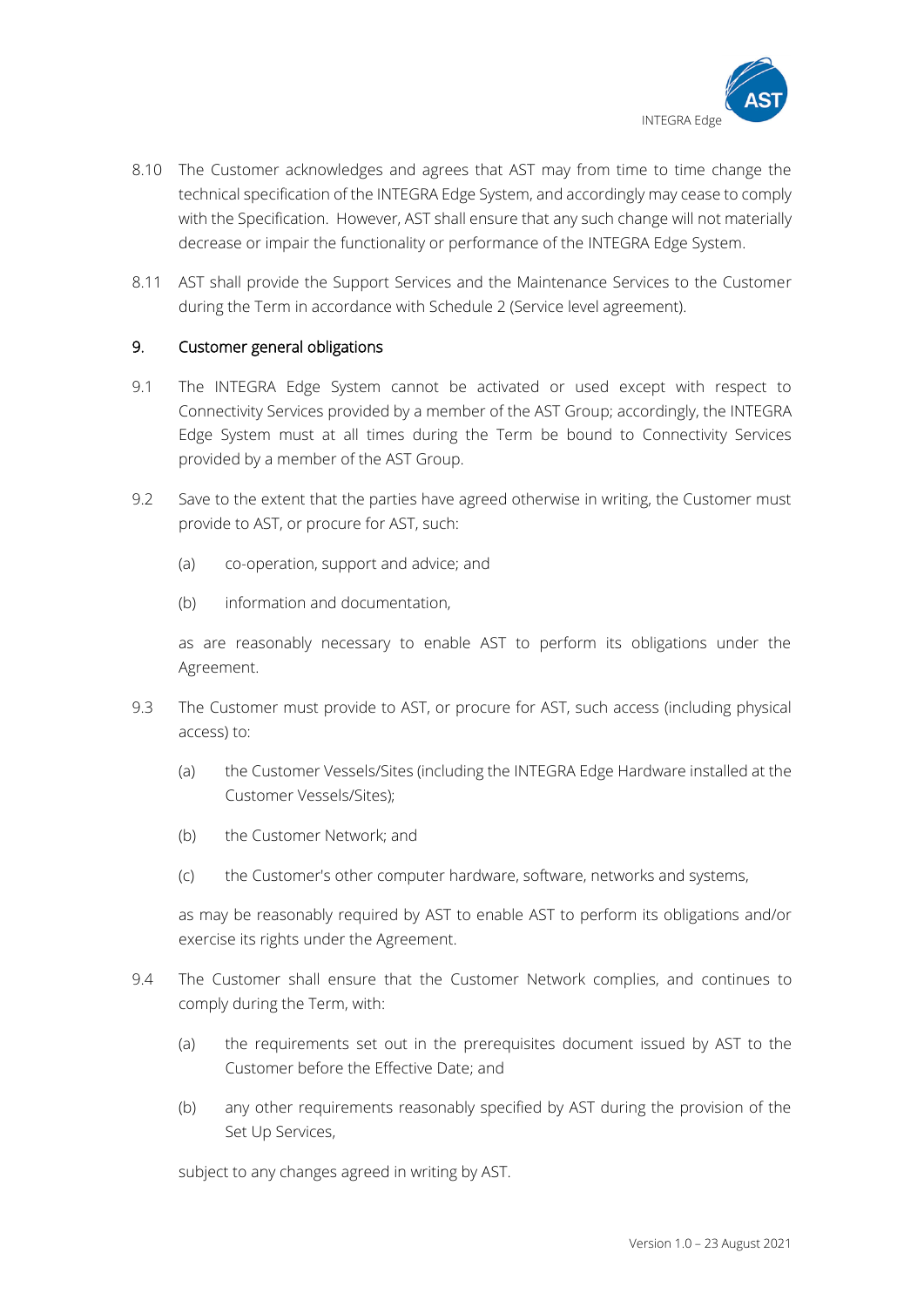

- 9.5 The Customer must comply with all health and safety legislation in relation to the Customer Vessels/Sites, and must ensure that AST personnel are provided with a safe working environment at the Customer Vessels/Sites.
- 9.6 The Customer must notify relevant AST personnel of the Customer's applicable rules and regulations in relation to the Customer Vessels/Sites, including rules and regulations relating to health and safety, dress, conduct, confidentiality and security; and AST shall use all reasonable endeavours to ensure that its personnel comply with those rules and regulations. AST shall not be in breach of the Agreement or otherwise liable if, as a result of any compliance with the Customer's applicable rules and regulations relating to the Customer Vessels/Sites, it is in breach of any of its other obligations under the Agreement.

# 10. Customer delays

- 10.1 If the Customer delays or fails to perform any of its obligations under Clause 7, Clause 8 or Clause 9 then, at AST's option, AST may:
	- (a) change the delivery date for the affected products or services; and/or
	- (b) charge the Customer for any losses, costs or expenses suffered or incurred by AST and arising out of the delay or failure.
- 10.2 Except in the case of an emergency, AST shall seek to notify the Customer in advance of its intention to invoke this Clause 10.

# 11. Audit

- 11.1 AST or AST's appointed representative may examine the computer systems, electronic files and paper files of the Customer at the premises of the Customer for the purpose of ascertaining whether the Customer is complying with the licences granted under or in relation to the Agreement. Such an examination shall be limited to those computer systems, electronic files and paper files the examination of which is reasonably necessary to achieve that purpose.
- 11.2 AST must give to the Customer at least 14 days' written notice of an examination under this Clause 11.
- 11.3 The Customer shall provide to AST all such co-operation as AST may reasonably request in relation to an examination under this Clause 11.
- 11.4 Any examination under this Clause 11 shall be at the cost of AST unless the examination demonstrates that the Customer has breached the terms of any licence under the Agreement, in which case the Customer shall pay to AST the reasonable costs of the examination.
- 11.5 Not more than 1 examination under this Clause 11 may be conducted in any 12-month period.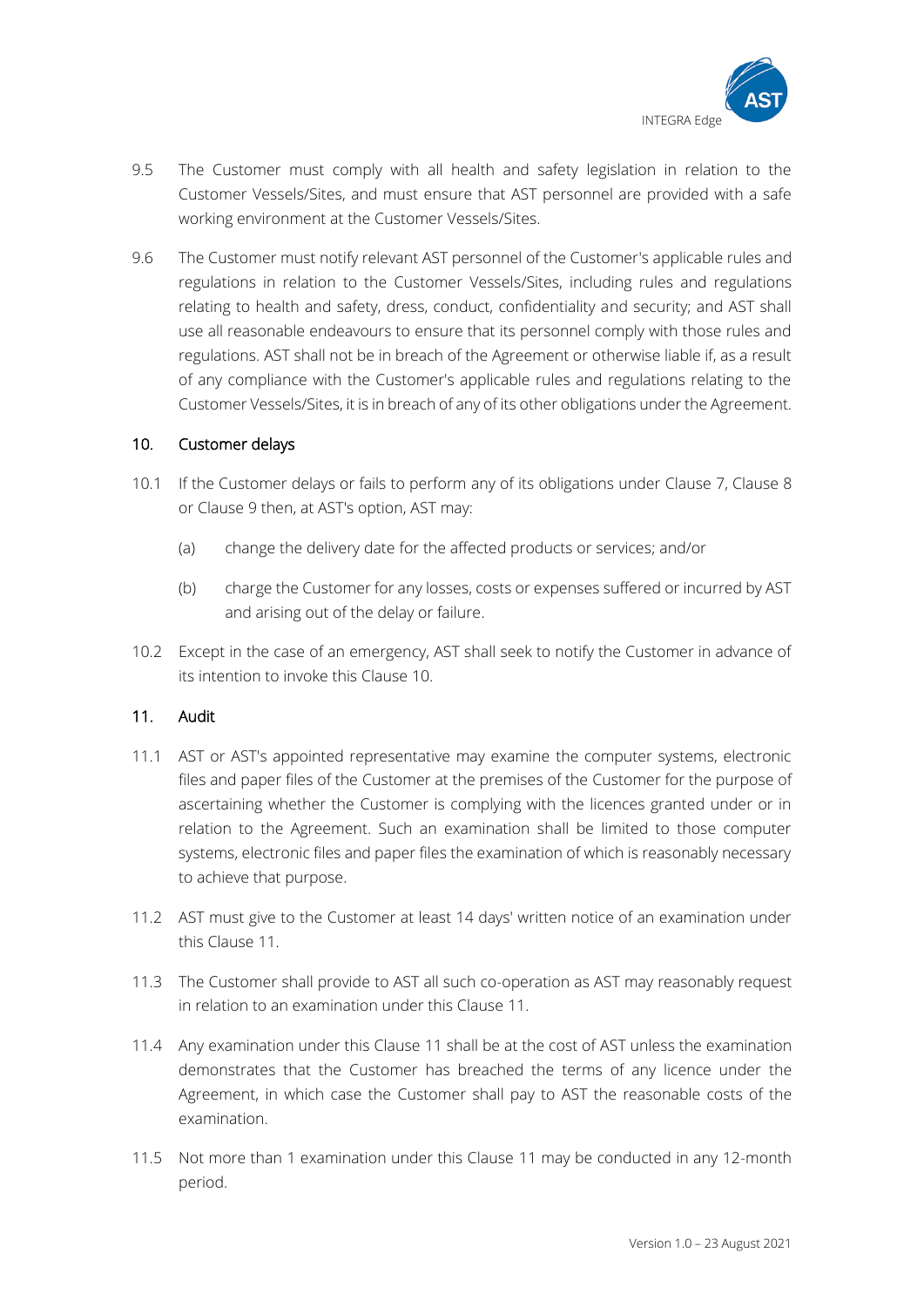

# 12. No assignment of Intellectual Property Rights

12.1 Nothing in the Agreement shall operate to assign or transfer any Intellectual Property Rights from AST to the Customer, or from the Customer to AST.

# 13. Representatives

- 13.1 AST shall ensure that all instructions given by AST in relation to the matters contemplated in the Agreement will be given by an AST Representative to a Customer Representative, and the Customer:
	- (a) may treat all such instructions as the fully authorised instructions of AST; and
	- (b) may decline to comply with any other instructions in relation to that subject matter.
- 13.2 The Customer shall ensure that all instructions given by the Customer in relation to the matters contemplated in the Agreement will be given by a Customer Representative to an AST Representative, and AST:
	- (a) may treat all such instructions as the fully authorised instructions of the Customer; and
	- (b) may decline to comply with any other instructions in relation to that subject matter.

# 14. Charges

- 14.1 The Customer shall pay the Charges to AST in accordance with the Agreement.
- 14.2 Charges with respect to the use of the INTEGRA Edge System shall apply from earlier of:
	- (a) the date of activation of the INTEGRA Edge Hardware; and
	- (b) 30 days following the date of sending the INTEGRA Edge Hardware device to the Customer.
- 14.3 All amounts stated in or in relation to the Agreement are, unless the context requires otherwise, stated exclusive of any applicable value added taxes and similar taxes, which will be added to those amounts and payable by the Customer to AST.
- 14.4 If there is a material change, during the Term, in the third party supplier or services provider costs incurred by AST in supplying of the AST Services, then AST may increase the Charges by giving to the Customer not less than 30 days' prior written notice of the increase, and providing that:
	- (a) such increase must reasonably reflect the amount of the costs increase; and
	- (b) AST must, promptly following receipt of a written request from the Customer, supply to the Customer reasonable evidence of the costs increase.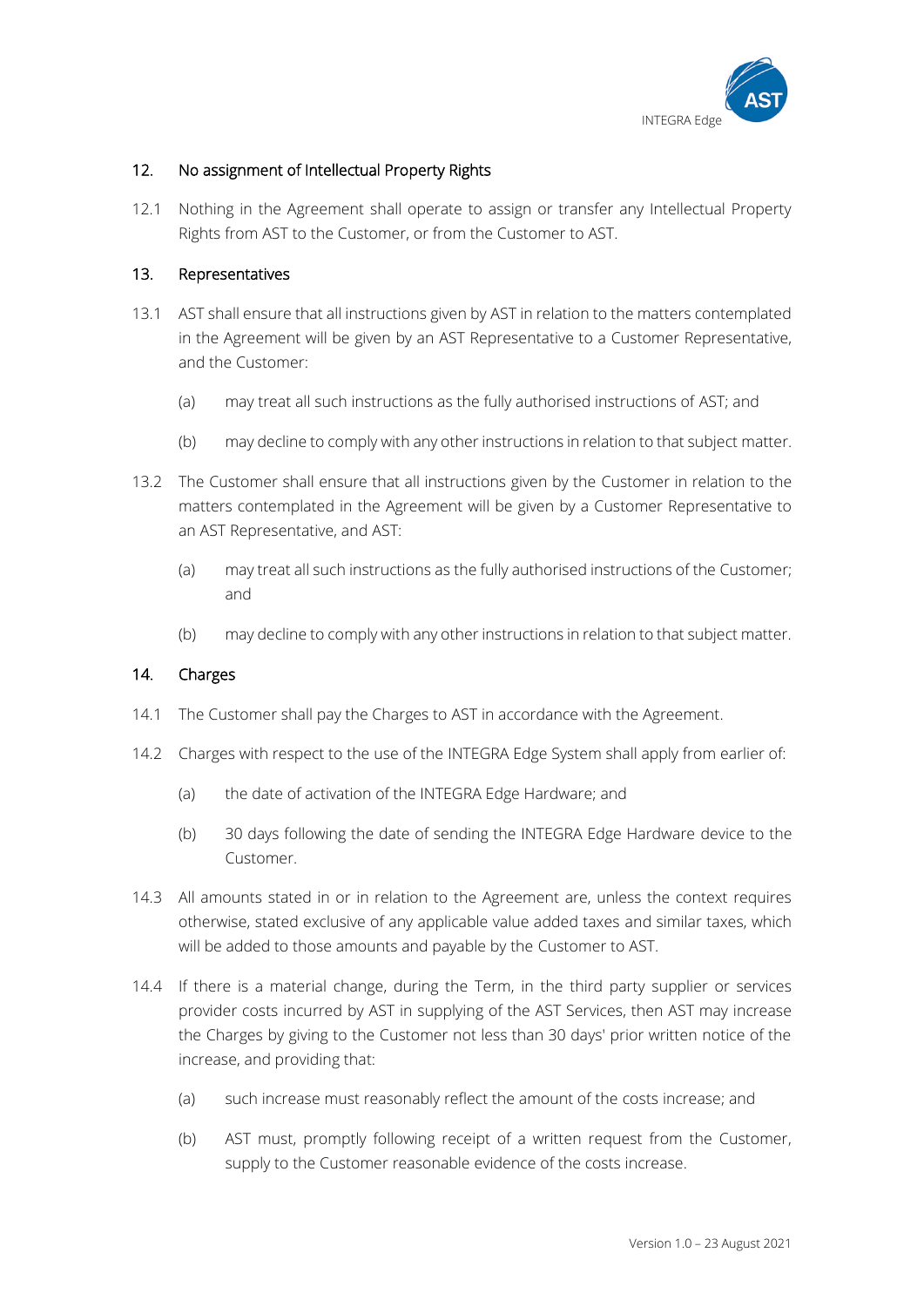

# 15. Expenses

- 15.1 The Customer shall reimburse AST in respect of the travel, accommodation and subsistence expenses that are reasonably necessary for, and incurred by AST exclusively in connection with, the performance of AST's obligations under the Agreement (the "Expenses").
- 15.2 AST must collect and collate evidence of all Expenses and must retain such evidence during the Term and for a period of 90 days following the end of the Term.
- 15.3 Within 14 days following receipt of a written request from the Customer to do so, AST must supply to the Customer such copies of the evidence for the Expenses in the possession or control of AST as the Customer may specify in that written request.

# 16. Payments

- 16.1 AST may issue invoices for the Charges in USD (or such other currency has been agreed by the parties) to the Customer in advance of the period to which they relate, or in advance of the provision of the corresponding AST Services; where Charges are calculated on the basis of time spent or when AST so agrees in writing, AST may issue invoices at any time after the provision of the corresponding AST Services.
- 16.2 The Customer must pay the Charges to AST within the period of 30 days following the issue of an invoice.
- 16.3 The Customer must pay the Charges by bank transfer (using such payment details as are notified by AST to the Customer from time to time).
- 16.4 If the Customer does not pay any amount properly due to AST under the Agreement or any other contract by the due date, AST may suspend the provision of any or all of the services under the Agreement or any other contract between the parties.
- 16.5 If the Customer does not pay any amount properly due to AST under the Agreement, AST may charge the Customer interest on the overdue amount at the rate of 8% per annum above the Bank of England base rate from time to time (which interest will accrue daily until the date of actual payment and be compounded at the end of each calendar month).
- 16.6 All amounts due under the Agreement shall be paid in full without any set-off, counterclaim, deduction or withholding.

# 17. Confidentiality obligations

- 17.1 AST must:
	- (a) keep the Confidential Information Customer strictly confidential;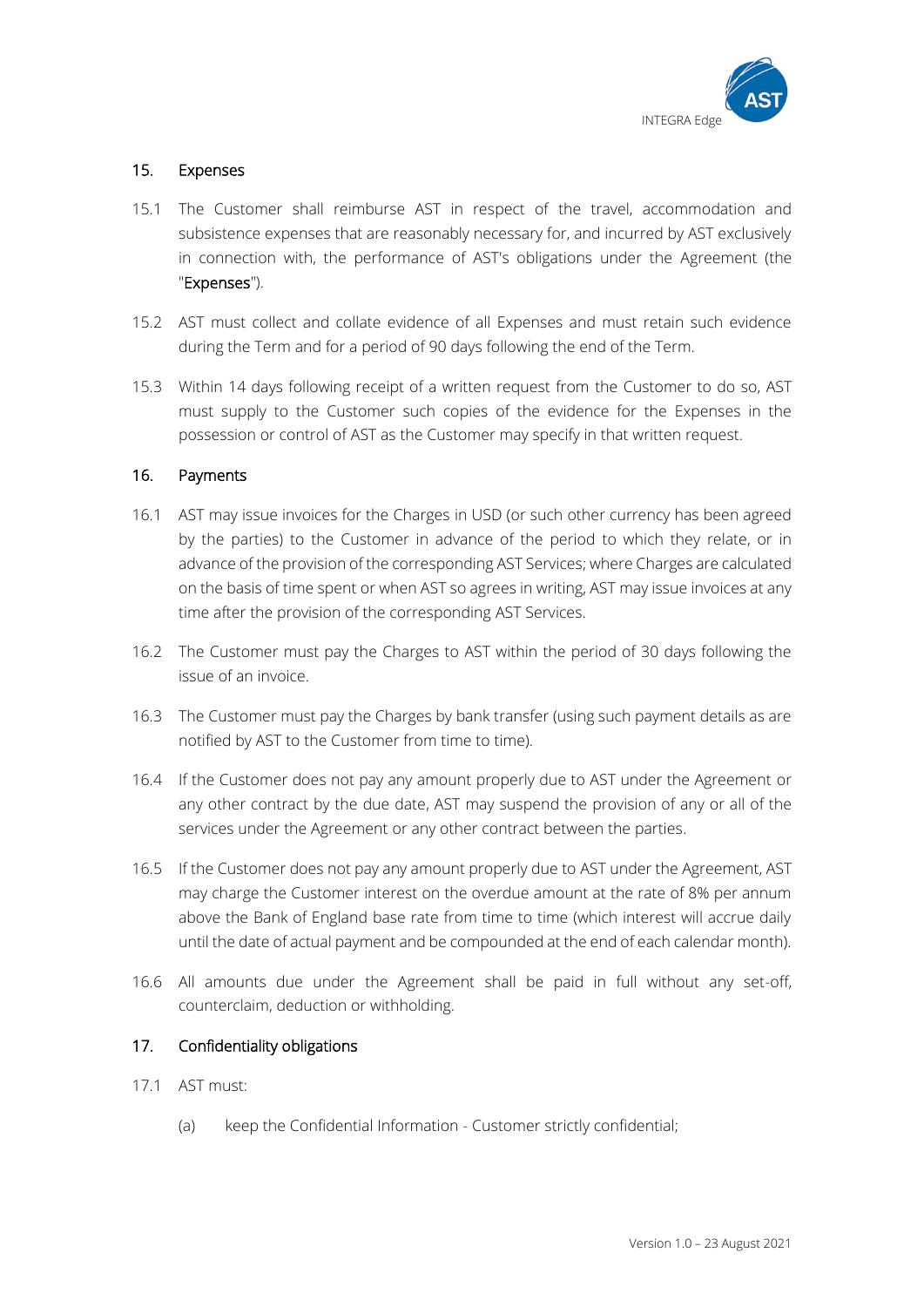

- (b) not disclose the Confidential Information Customer to any person without the Customer's prior written consent, and then only under conditions of confidentiality no less onerous than those contained in the Agreement;
- (c) use the same degree of care to protect the confidentiality of the Confidential Information - Customer as AST uses to protect AST's own confidential information of a similar nature, being at least a reasonable degree of care; and
- (d) act in good faith at all times in relation to the Confidential Information Customer.
- 17.2 The Customer must:
	- (a) keep Confidential Information AST strictly confidential;
	- (b) not disclose Confidential Information AST to any person without AST's prior written consent, and then only under conditions of confidentiality no less onerous than those contained in the Agreement;
	- (c) use the same degree of care to protect the confidentiality of Confidential Information - AST as the Customer uses to protect the Customer's own confidential information of a similar nature, being at least a reasonable degree of care; and
	- (d) act in good faith at all times in relation to Confidential Information AST.
- 17.3 Notwithstanding Clauses 17.1 and 17.2, a party's Confidential Information may be disclosed by the other party to that other party's officers, employees, professional advisers, insurers, agents and subcontractors who have a need to access the Confidential Information that is disclosed for the performance of their work with respect to the Agreement and who are bound by a written agreement or professional obligation to protect the confidentiality of the Confidential Information that is disclosed.
- 17.4 No obligations are imposed by this Clause 17 with respect to a party's Confidential Information if that Confidential Information:
	- (a) is known to the other party before disclosure under the Agreement and is not subject to any other obligation of confidentiality;
	- (b) is or becomes publicly known through no act or default of the other party; or
	- (c) is obtained by the other party from a third party in circumstances where the other party has no reason to believe that there has been a breach of an obligation of confidentiality.
- 17.5 The restrictions in this Clause 17 do not apply to the extent that any Confidential Information is required to be disclosed by any law or regulation, by any judicial or governmental order or request, or pursuant to disclosure requirements relating to the listing of the stock of either party on any recognised stock exchange.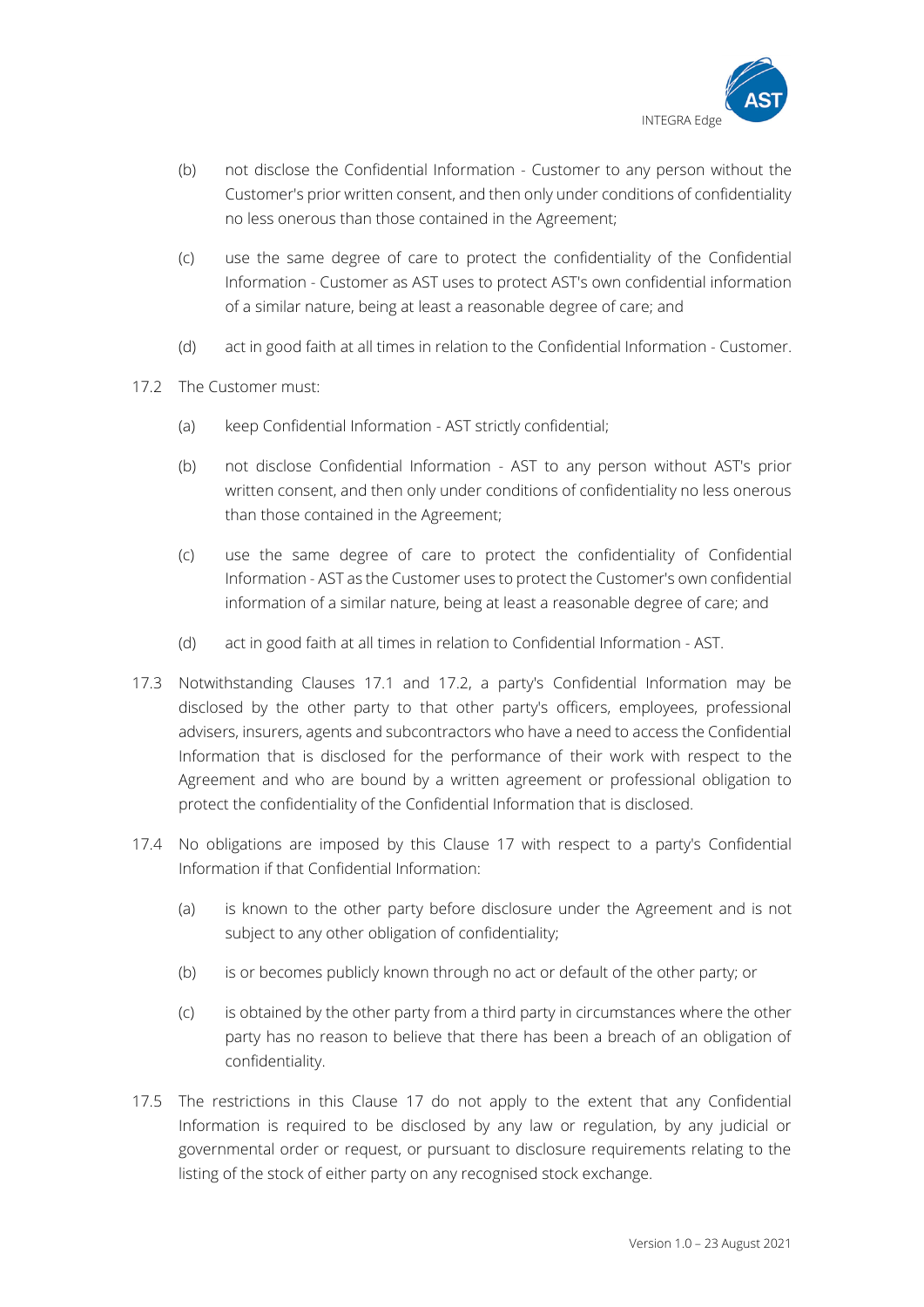

17.6 The provisions of this Clause 17 shall continue in force indefinitely following the termination of the Agreement.

# 18. Data protection

- 18.1 Each party shall comply with the Data Protection Laws with respect to the processing of the Customer Personal Data.
- 18.2 The Customer warrants to AST that it has the legal right to disclose all Personal Data that it does in fact disclose to AST under or in connection with the Agreement.
- 18.3 The Customer shall only supply to AST, and AST shall only process, in each case under or in relation to the Agreement:
	- (a) the Personal Data of data subjects falling within the following categories: users of the INTEGRA Edge System (and such other categories as may be agreed by the parties in writing); and
	- (b) Personal Data of the following types: email addresses, phone numbers, other contact information, names and usernames, user-related traffic data and records of notifications sent to those email addresses (and such other types as may be agreed by the parties in writing).
- 18.4 AST shall only process the Customer Personal Data for the purposes of providing the INTEGRA Edge System, sending notifications to users, monitoring and administering those notifications, and keeping records of those notifications.
- 18.5 AST shall only process the Customer Personal Data during the Term and for not more than 60 days following the end of the Term, subject to the other provisions of this Clause 18.
- 18.6 AST shall only process the Customer Personal Data on the documented instructions of the Customer (including with regard to transfers of the Customer Personal Data to any place outside the United Kingdom and European Economic Area), as set out in the Agreement or any other document agreed by the parties in writing.
- 18.7 The Customer hereby authorises AST to transfer the Customer Personal Data to any country, territory or sector to the extent that the competent data protection authorities have decided that the country, territory or sector ensures an adequate level of protection for Personal Data.
- 18.8 AST shall promptly inform the Customer if, in the opinion of AST, an instruction of the Customer relating to the processing of the Customer Personal Data infringes the Data Protection Laws.
- 18.9 Notwithstanding any other provision of the Agreement, AST may process the Customer Personal Data if and to the extent that AST is required to do so by applicable law. In such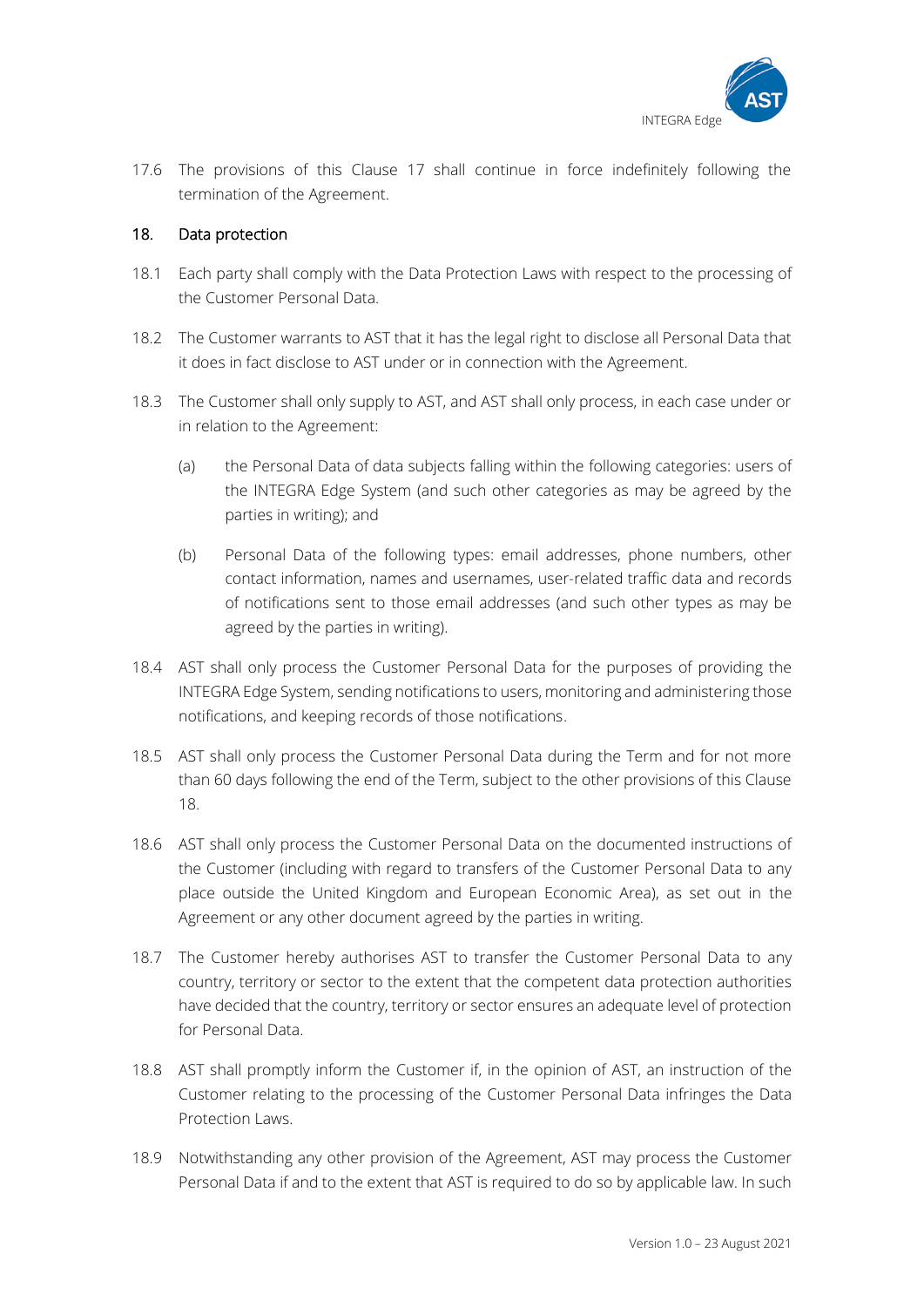

a case, AST shall inform the Customer of the legal requirement before processing, unless that law prohibits such information on important grounds of public interest.

- 18.10 AST shall ensure that persons authorised to process the Customer Personal Data have committed themselves to confidentiality or are under an appropriate statutory obligation of confidentiality.
- 18.11 AST shall implement appropriate technical and organisational measures to ensure an appropriate level of security for the Customer Personal Data.
- 18.12 AST must not engage any third party to process the Customer Personal Data without the prior specific or general written authorisation of the Customer. In the case of a general written authorisation, AST shall inform the Customer at least 14 days in advance of any intended changes concerning the addition or replacement of any third party processor, and if the Customer objects to any such changes before their implementation, then the Customer may terminate the Agreement on 7 days' written notice to AST, providing that such notice must be given within the period of 7 days following the date that AST informed the Customer of the intended changes. AST shall ensure that each third party processor is subject to equivalent legal obligations as those imposed on AST by this Clause 18.
- 18.13 AST shall, insofar as possible and taking into account the nature of the processing, take appropriate technical and organisational measures to assist the Customer with the fulfilment of the Customer's obligation to respond to requests exercising a data subject's rights under the Data Protection Laws.
- 18.14 AST shall assist the Customer in ensuring compliance with the obligations relating to the security of processing of personal data, the notification of personal data breaches to the supervisory authority, the communication of personal data breaches to the data subject, data protection impact assessments and prior consultation in relation to high-risk processing under the Data Protection Laws. AST may charge the Customer at its standard time-based charging rates for any work performed by AST at the request of the Customer pursuant to this Clause 18.14.
- 18.15 AST must notify the Customer of any Personal Data breach affecting the Customer Personal Data without undue delay and, in any case, not later than 36 hours after AST becomes aware of the breach.
- 18.16 AST shall make available to the Customer all information necessary to demonstrate the compliance of AST with its obligations under this Clause 18 and the Data Protection Laws. AST may charge the Customer at its standard time-based charging rates for any work performed by AST at the request of the Customer pursuant to this Clause 18.16, providing that no such charges shall be levied with respect to the completion by AST (at the reasonable request of the Customer, not more than once per calendar year) of the standard information security questionnaire of the Customer.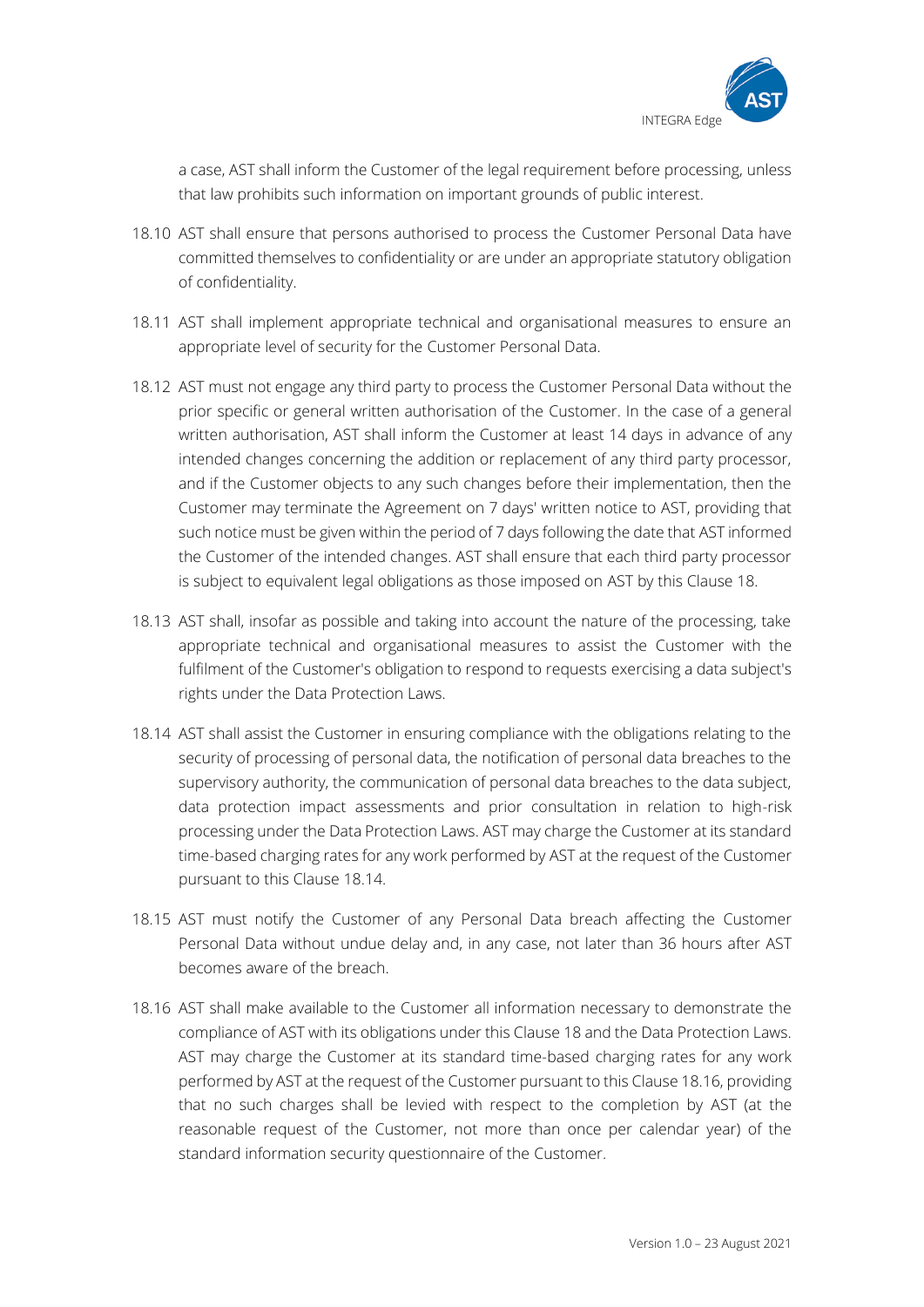

- 18.17 AST shall, at the choice of the Customer, delete or return all of the Customer Personal Data to the Customer after the provision of services relating to the processing, and shall delete existing copies save to the extent that applicable law requires storage of the relevant Personal Data.
- 18.18 AST shall allow for and contribute to audits, including inspections, conducted by the Customer or another auditor mandated by the Customer in respect of the compliance of AST's processing of Customer Personal Data with the Data Protection Laws and this Clause 18. AST may charge the Customer at its standard time-based charging rates for any work performed by AST at the request of the Customer pursuant to this Clause 18.18, providing that no such charges shall be levied where the request to perform the work arises out of any breach by AST of the Agreement or any security breach affecting the systems of AST.
- 18.19 If any changes or prospective changes to the Data Protection Laws result or will result in one or both parties not complying with the Data Protection Laws in relation to processing of Personal Data carried out under the Agreement, then the parties shall use their best endeavours promptly to agree such variations to the Agreement as may be necessary to remedy such non-compliance. The parties acknowledge that such variations may include the use of standard contractual clauses, approved by the competent data protection authorities, in relation to cross-border transfers of Personal Data.

### 19. Warranties

- 19.1 Each party warrants to the other party that it has the legal right and authority to enter into the Agreement and to perform its obligations under the Agreement.
- 19.2 AST warrants to the Customer that:
	- (a) the INTEGRA Edge System as supplied will conform in all material respects with the Specification;
	- (b) the INTEGRA Edge System will be supplied free from Defects;
	- (c) the INTEGRA Edge System will be supplied free from viruses, worms, Trojan horses, ransomware, spyware, adware and other malicious software programs; and
	- (d) the INTEGRA Edge Hardware will be of satisfactory quality and fit for the purpose of use as part of the INTEGRA Edge System within the parameters specified in the Order Form,

providing that insofar as the INTEGRA Edge System comprises or contains components which were not manufactured or produced by AST, the Customer shall be entitled only to such warranty or other benefit as AST has received from the manufacturer.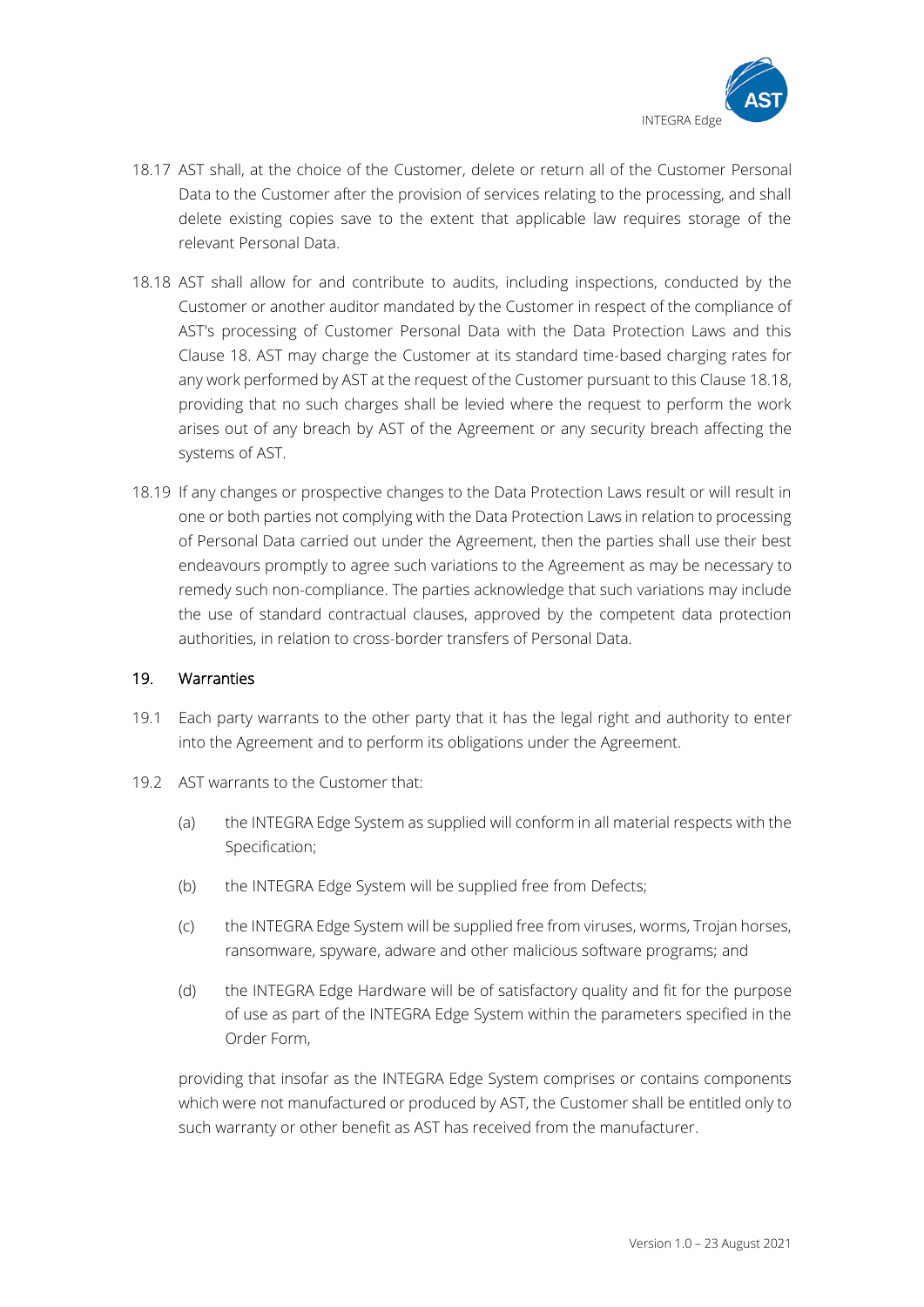

- 19.3 AST shall use all reasonable endeavours to remedy, free of charge, any material defect in the INTEGRA Edge System which manifests itself during the Term, provided that the defect did not result from any misuse of the INTEGRA Edge System or any breach of the Agreement by the Customer. If AST acting reasonably determines that a material defect resulted from such misuse or breach, AST may charge the Customer for the reasonable costs of remedy, including return and delivery costs. Such remedy may involve the replacement of INTEGRA Edge Hardware.
- 19.4 AST warrants to the Customer that the INTEGRA Edge System, when used by the Customer in accordance with the Agreement, will not infringe the Intellectual Property Rights of any person.
- 19.5 If AST reasonably determines, or any third party alleges, that the use of the INTEGRA Edge System by the Customer in accordance with the Agreement infringes any person's Intellectual Property Rights, AST may acting reasonably at its own cost and expense:
	- (a) modify the INTEGRA Edge System in such a way that it no longer infringes the relevant Intellectual Property Rights, providing that any such modification must not introduce any Defects into the INTEGRA Edge System and must not result in the INTEGRA Edge System failing to conform with the Specification; or
	- (b) procure for the Customer the right to use the INTEGRA Edge System in accordance with the Agreement.
- 19.6 All of the parties' warranties and representations in respect of the subject matter of the Agreement are expressly set out in the Agreement. To the maximum extent permitted by applicable law, no other warranties or representations concerning the subject matter of the Agreement will be implied into the Agreement or any related contract.

# 20. Acknowledgements and warranty limitations

- 20.1 The Customer acknowledges that complex software is never wholly free from defects, errors and bugs; and subject to the other provisions of the Agreement, AST gives no warranty or representation that the INTEGRA Edge System will be wholly free from defects, errors and bugs.
- 20.2 The Customer acknowledges that complex software is never entirely free from security vulnerabilities; and subject to the other provisions of the Agreement, AST gives no warranty or representation that the INTEGRA Edge System will be entirely secure.
- 20.3 The Customer acknowledges that the INTEGRA Edge System is only designed to be compatible with that software and those systems specified as compatible in the Specification; and AST does not warrant or represent that the INTEGRA Edge System will be compatible with any other software or systems.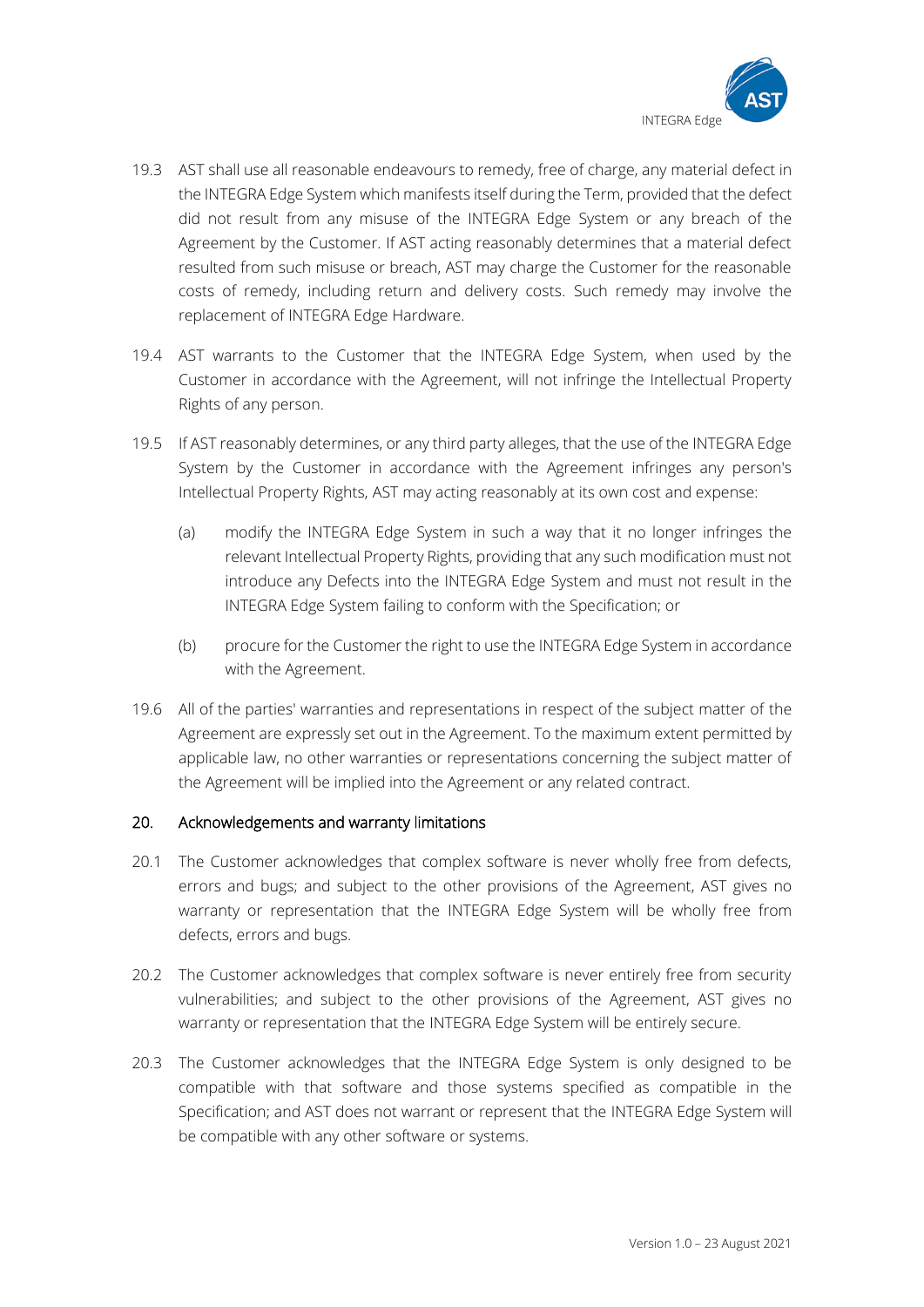

- 20.4 The Customer acknowledges that AST will not provide any legal, financial, accountancy or taxation advice under the Agreement or in relation to the INTEGRA Edge System; and, except to the extent expressly provided otherwise in the Agreement, AST does not warrant or represent that the INTEGRA Edge System or the use of the INTEGRA Edge System by the Customer will not give rise to any legal liability on the part of the Customer or any other person.
- 20.5 The Customer is responsible for the correct selection of connection medium by the INTEGRA Edge Hardware device. The Customer acknowledges that AST is not responsible for a connection medium being unintentionally or incorrectly selected or used by the Customer or a third party using the INTEGRA Edge Hardware device. Subject to Clause 22.1, AST is not liable to the Customer in relation to any loss or damage (including data usage fees) arising out of such unintentional or incorrect selection or use.

# 21. Indemnity

- 21.1 AST shall indemnify and shall keep indemnified the Customer against any and all liabilities, damages, losses, costs and expenses (including legal expenses and amounts reasonably paid in settlement of legal claims) suffered or incurred by the Customer and arising directly or indirectly as a result of:
	- (a) any alleged or actual infringement of any third party's Intellectual Property Rights by the INTEGRA Edge System; or
	- (b) any breach of the Data Protection Laws by AST,

(each, an "AST Indemnity Event").

- 21.2 The Customer must:
	- (a) upon becoming aware of an actual or potential AST Indemnity Event, notify AST;
	- (b) provide to AST all such assistance as may be reasonably requested by AST in relation to the AST Indemnity Event;
	- (c) allow AST the exclusive conduct of all disputes, proceedings, negotiations and settlements with third parties relating to the AST Indemnity Event; and
	- (d) not admit liability to any third party in connection with the AST Indemnity Event or settle any disputes or proceedings involving a third party and relating to the AST Indemnity Event without the prior written consent of AST.
- 21.3 The indemnity protection set out in this Clause 21 shall not be subject to the limitations and exclusions of liability set out in the Agreement, except that Clause 22.8 shall apply.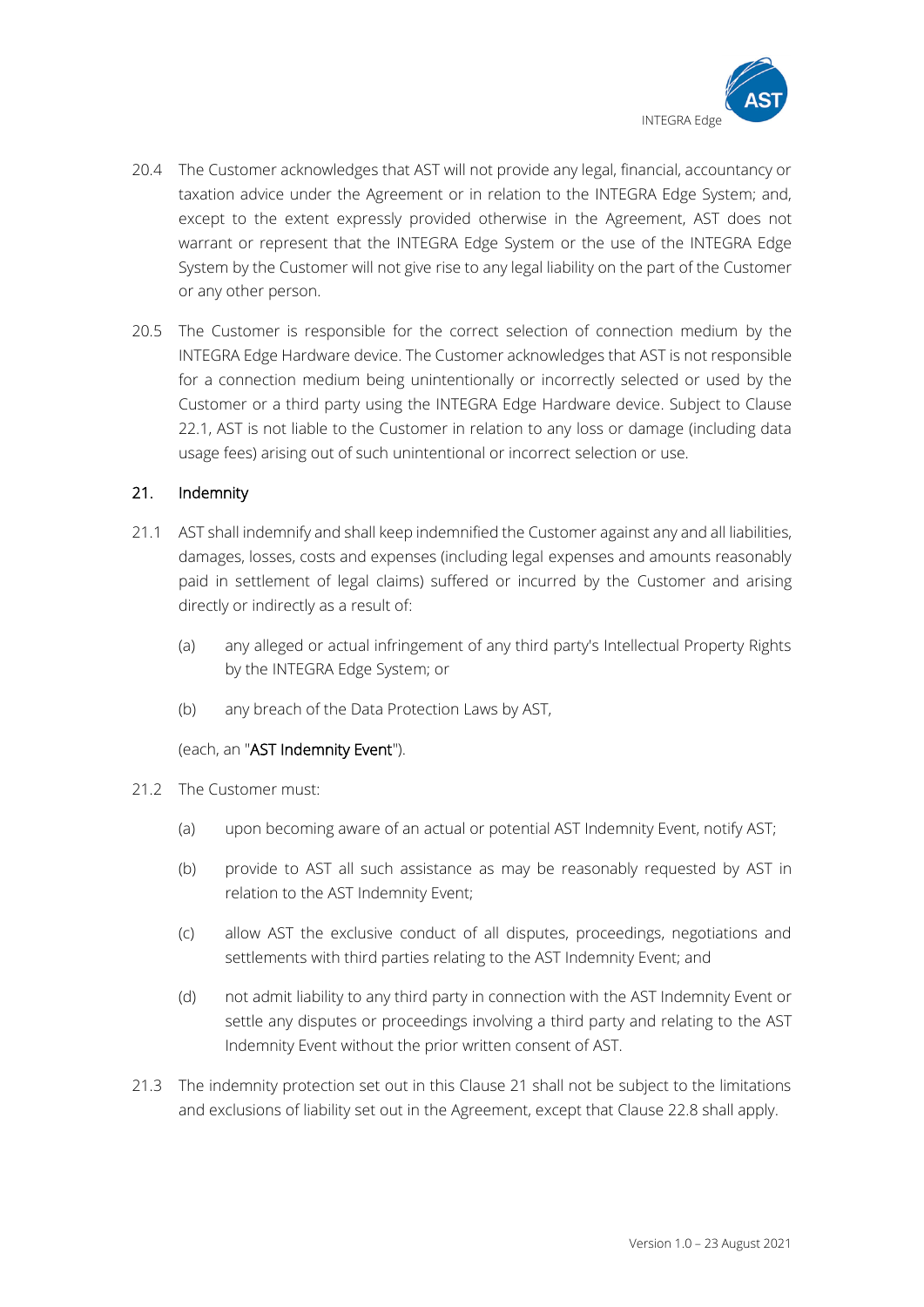

# 22. Limitations and exclusions of liability

- 22.1 Nothing in the Agreement will:
	- (a) limit or exclude any liability for death or personal injury resulting from negligence;
	- (b) limit or exclude any liability for fraud or fraudulent misrepresentation;
	- (c) limit any liabilities in any way that is not permitted under applicable law; or
	- (d) exclude any liabilities that may not be excluded under applicable law.
- 22.2 The limitations and exclusions of liability set out in this Clause 22 and elsewhere in the Agreement:
	- (a) are subject to Clause 22.1; and
	- (b) govern all liabilities arising under the Agreement or relating to the subject matter of the Agreement, including liabilities arising in contract, in tort (including negligence) and for breach of statutory duty, except to the extent expressly provided otherwise in the Agreement.
- 22.3 Neither party shall be liable to the other party in respect of any losses arising out of a Force Majeure Event.
- 22.4 AST shall not be liable to the Customer in respect of:
	- (a) any loss of profits or anticipated savings; or
	- (b) any loss of use.
- 22.5 AST shall not be liable to the Customer in respect of any loss or corruption of any data, database or software.
- 22.6 Neither party shall be liable to the other party in respect of any special, indirect or consequential loss or damage.
- 22.7 The liability of each party to the other party under the Agreement in respect of any event or series of related events shall not exceed:
	- (a) if the Agreement is terminated before first anniversary of the Effective Date, the minimum amount that would have been paid and payable by the Customer to AST under the Agreement had the Agreement terminated on the first anniversary of the Effective Date; and
	- (b) otherwise, the total amount paid and payable by the Customer to AST under the Agreement in the 12-month period preceding the commencement of the event or events.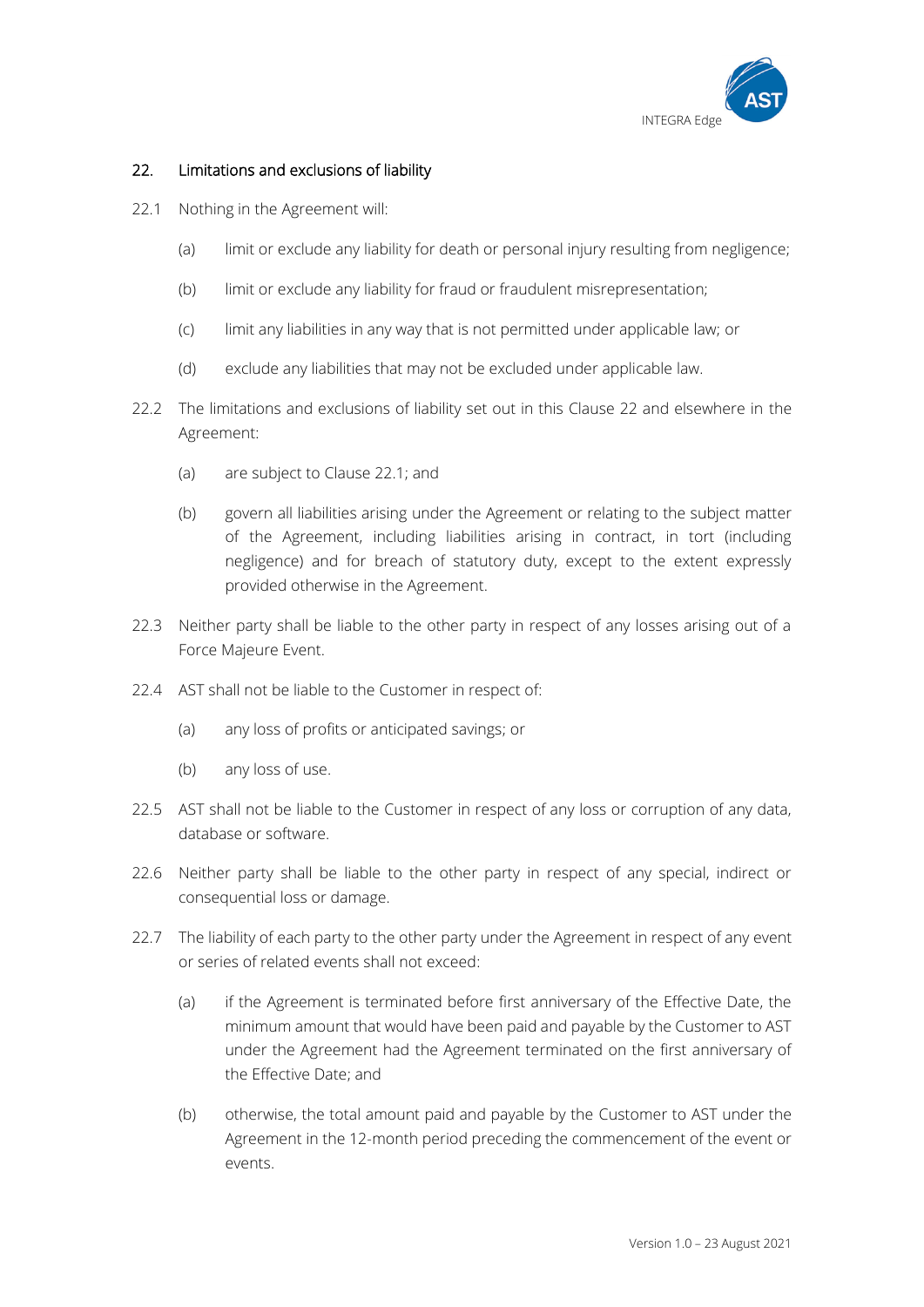

- 22.8 The aggregate liability of each party to the other party under the Agreement shall not exceed:
	- (a) if the Agreement is terminated before first anniversary of the Effective Date, three times (3x) the minimum amount that would have been paid and payable by the Customer to AST under the Agreement had the Agreement terminated on the first anniversary of the Effective Date; and
	- (b) otherwise, three times (3x) the total amount paid and payable by the Customer to AST under the Agreement.
- 22.9 AST shall have no liability to the Customer in relation to any loss or damage arising out of the Customer's failure to ensure that traffic on the Customer Network bypasses the INTEGRA Edge System promptly following receipt of instructions from AST to do so.

# 23. Insurance

- 23.1 Each party must acting reasonably arrange and maintain (at its own cost) insurance coverage in respect of the obligations and liabilities of that party under the Agreement, including, in the case of the Customer, insurance coverage with respect to the INTEGRA Edge Hardware held at the Customer's risk.
- 23.2 This insurance coverage must be maintained by AST and the Customer during the Term and for a period of at least 12 months following the end of the Term.
- 23.3 Each party shall ensure that the insurance coverage is provided by a reputable insurance services provider.
- 23.4 Promptly following receipt of a written request from the other party, a party shall provide to the other party copies of the relevant certificate of insurance and the contractual terms for the insurance coverage, together with written evidence of that all premiums due in respect of the insurance have been paid.

# 24. Termination

- 24.1 Either party may terminate the Agreement by giving to the other written notice of termination, in which case the Agreement will terminate at the end of the calendar month following the calendar month in which the notice is given, providing however that the date of effective termination must be after the end of the Minimum Term.
- 24.2 Either party may terminate the Agreement immediately by giving written notice of termination to the other party if:
	- (a) the other party commits any material breach of the Agreement, and the breach is not remediable; or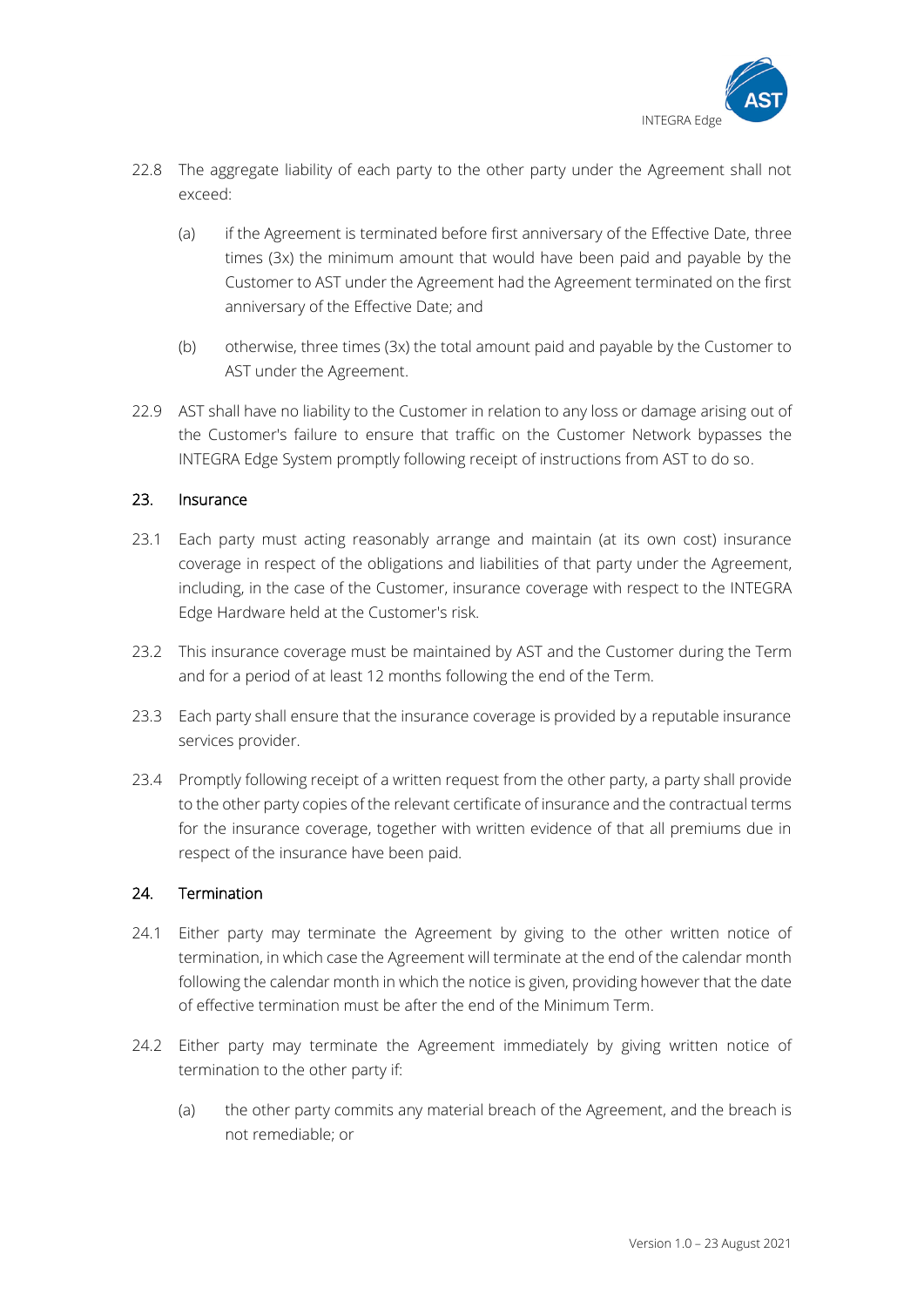

- (b) the other party commits a material breach of the Agreement, and the breach is remediable but the other party fails to remedy the breach within the period of 30 days following the giving of a written notice to the other party requiring the breach to be remedied.
- 24.3 Either party may terminate the Agreement immediately by giving written notice of termination to the other party if:
	- (a) the other party:
		- (i) is dissolved;
		- (ii) ceases to conduct all (or substantially all) of its business;
		- (iii) is or becomes unable to pay its debts as they fall due;
		- (iv) is or becomes insolvent or is declared insolvent; or
		- (v) convenes a meeting or makes or proposes to make any arrangement or composition with its creditors;
	- (b) an administrator, administrative receiver, liquidator, receiver, trustee, manager or similar is appointed over any of the assets of the other party; or
	- (c) an order is made for the winding up of the other party, or the other party passes a resolution for its winding up.
- 24.4 AST may terminate the Agreement immediately by giving written notice to the Customer if:
	- (a) any amount due to be paid by the Customer to AST under the Agreement is unpaid by the due date and remains unpaid upon the date that that written notice of termination is given; and
	- (b) AST has given to the Customer at least 30 days' written notice, following the failure to pay, of its intention to terminate the Agreement in accordance with this Clause 24.4.

# 25. Effects of termination

- 25.1 Upon the termination of the Agreement, all of the provisions of the Agreement shall cease to have effect, save that the following provisions of the Agreement shall survive and continue to have effect (in accordance with their express terms or otherwise indefinitely): Clauses 1, 3.1(f), 5.3, 7.7, 11, 15, 16, 17, 18, 20.5, 21, 22, 23, 24, 25, 26, 30, 31, 32, 33, 34, 35, 36 and 37.
- 25.2 Except to the extent that the Agreement expressly provides otherwise, the termination of the Agreement shall not affect the accrued rights of either party.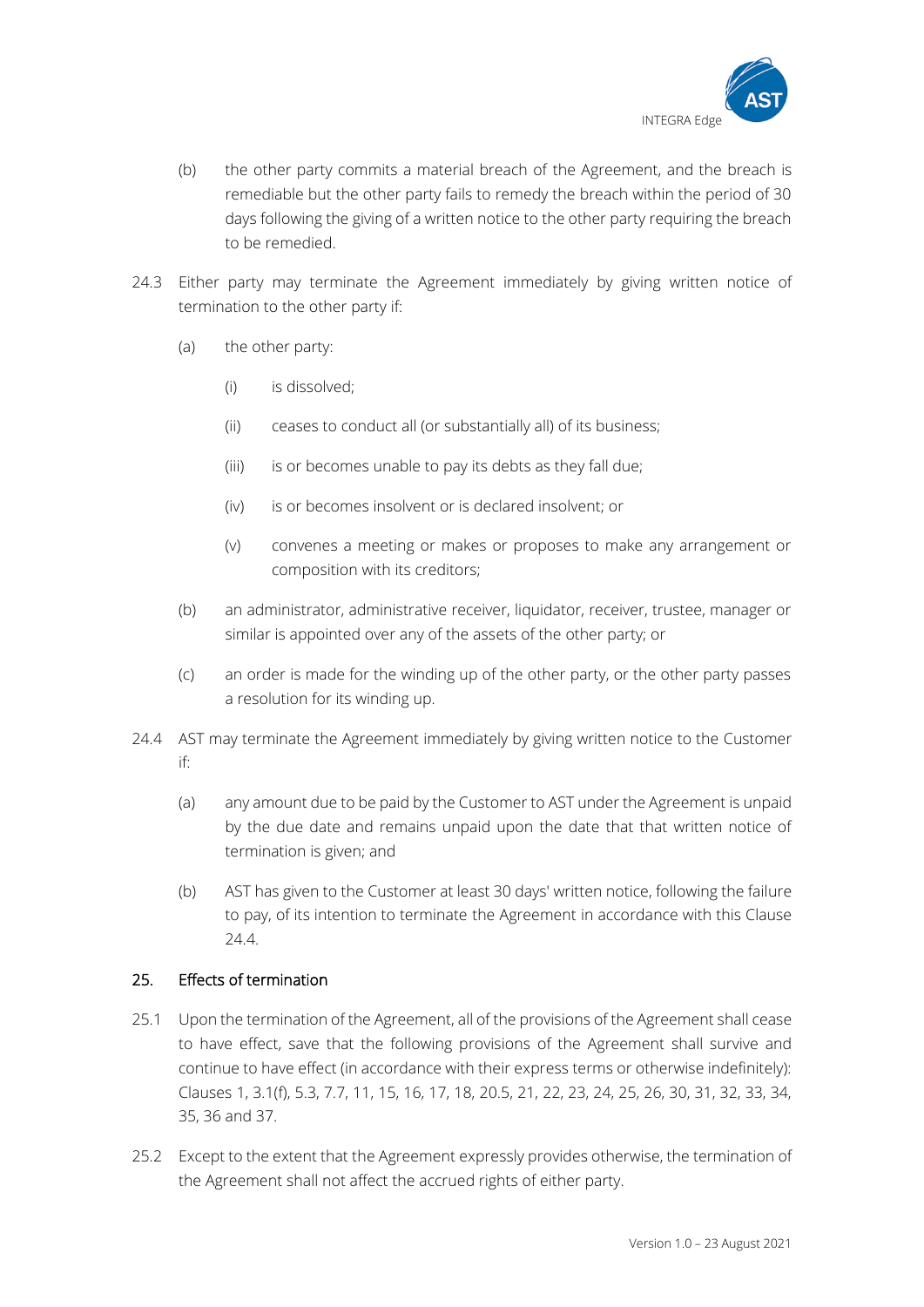

- 25.3 The Customer must on or before the date of effective termination of the Agreement cease to use the INTEGRA Edge System.
- 25.4 Within 30 days following the date of effective termination of the Agreement, the Customer must at its own cost uninstall the INTEGRA Edge Hardware and return the INTEGRA Edge Hardware to AST in accordance with the reasonable instructions of AST.
- 25.5 If the Customer fails to comply with Clause 25.4, then AST may recover the INTEGRA Edge Hardware from the Customer Network and may charge the Customer for this work (at AST's standard time-based charging rates, plus expenses).

# 26. Non-solicitation of personnel

26.1 The Customer must not, without the prior written consent of AST, either during the Term or within the period of 12 months following the end of the Term, engage, employ or solicit for engagement or employment any employee or subcontractor of AST who has been involved in any way in the negotiation or performance of the Agreement.

### 27. Notices

- 27.1 Any notice given under the Agreement must be in writing, whether or not described as "written notice" in the Agreement.
- 27.2 Any notice given by one party to the other under the Agreement must be:
	- (a) sent by courier;
	- (b) sent by recorded signed-for post; or
	- (c) sent by email,

using the relevant contact details set out in the Order Form.

- 27.3 The addressee and contact details set out in the Order Form may be updated from time to time by a party giving written notice of the update to the other party in accordance with this Clause 27.
- 27.4 A party receiving from the other party a notice by email must acknowledge receipt by email promptly, and in any event within 3 days following receipt of the notice.
- 27.5 A notice will be deemed to have been received at the relevant time set out below or, where such time is not within working hours (09:00 to 17:00 at the place of receipt), when working hours next begin after the relevant time set out below:
	- (a) in the case of notices sent by courier, upon delivery;
	- (b) in the case of notices sent by post, 48 hours after posting; and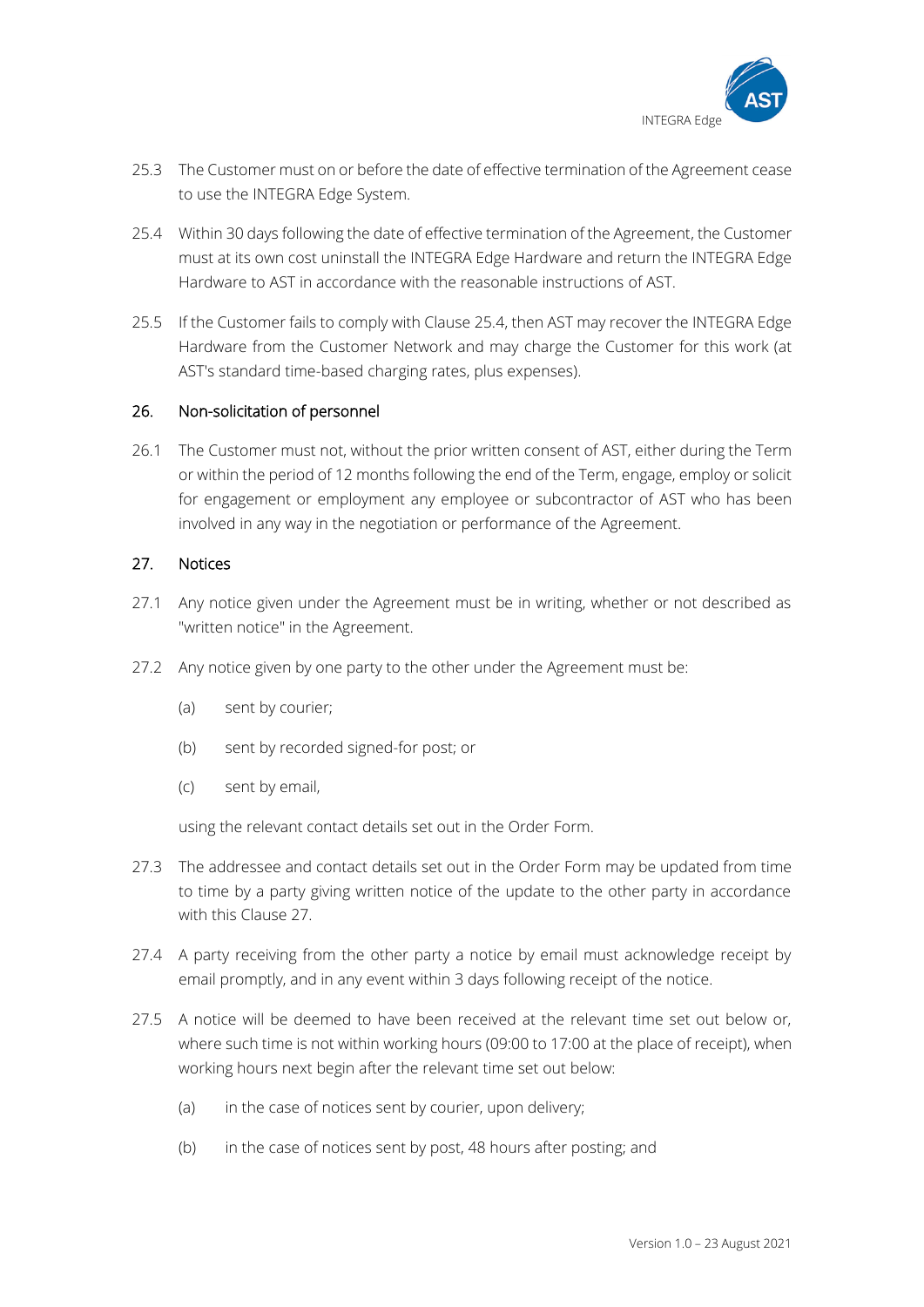

(c) in the case of notices sent by email, at the time of the sending of an acknowledgement of receipt by the receiving party.

# 28. Force Majeure Events

- 28.1 If a Force Majeure Event gives rise to a failure or delay in either party performing any obligation under the Agreement (other than any obligation to make a payment), that obligation will be suspended for the duration of the Force Majeure Event.
- 28.2 A party that becomes aware of a Force Majeure Event which gives rise to, or which is likely to give rise to, any failure or delay in that party performing any obligation under the Agreement, must:
	- (a) promptly notify the other; and
	- (b) inform the other of the period for which it is estimated that such failure or delay will continue.
- 28.3 A party whose performance of its obligations under the Agreement is affected by a Force Majeure Event must take reasonable steps to mitigate the effects of the Force Majeure Event.

### 29. Subcontracting and assignment

- 29.1 Subject to any express restrictions elsewhere in the Agreement, AST may subcontract any of its obligations under the Agreement. AST shall remain responsible to the Customer for the performance of any subcontracted obligations.
- 29.2 AST may assign the entirety of its rights and obligations under the Agreement to any member of the AST Group or to any successor to all or a substantial part of the business of AST from time to time, providing that AST must give to the Customer prompt written notice of any such assignment. Subject to this, AST must not assign, transfer or otherwise deal with AST's contractual rights and/or obligations under the Agreement without the prior written consent of the Customer, such consent not to be unreasonably withheld or delayed.
- 29.3 The Customer must not assign, transfer or otherwise deal with the Customer's contractual rights and/or obligations under the Agreement without the prior written consent of AST, such consent not to be unreasonably withheld or delayed.

#### 30. No waivers

30.1 No breach of any provision of the Agreement will be waived except with the express written consent of the party not in breach.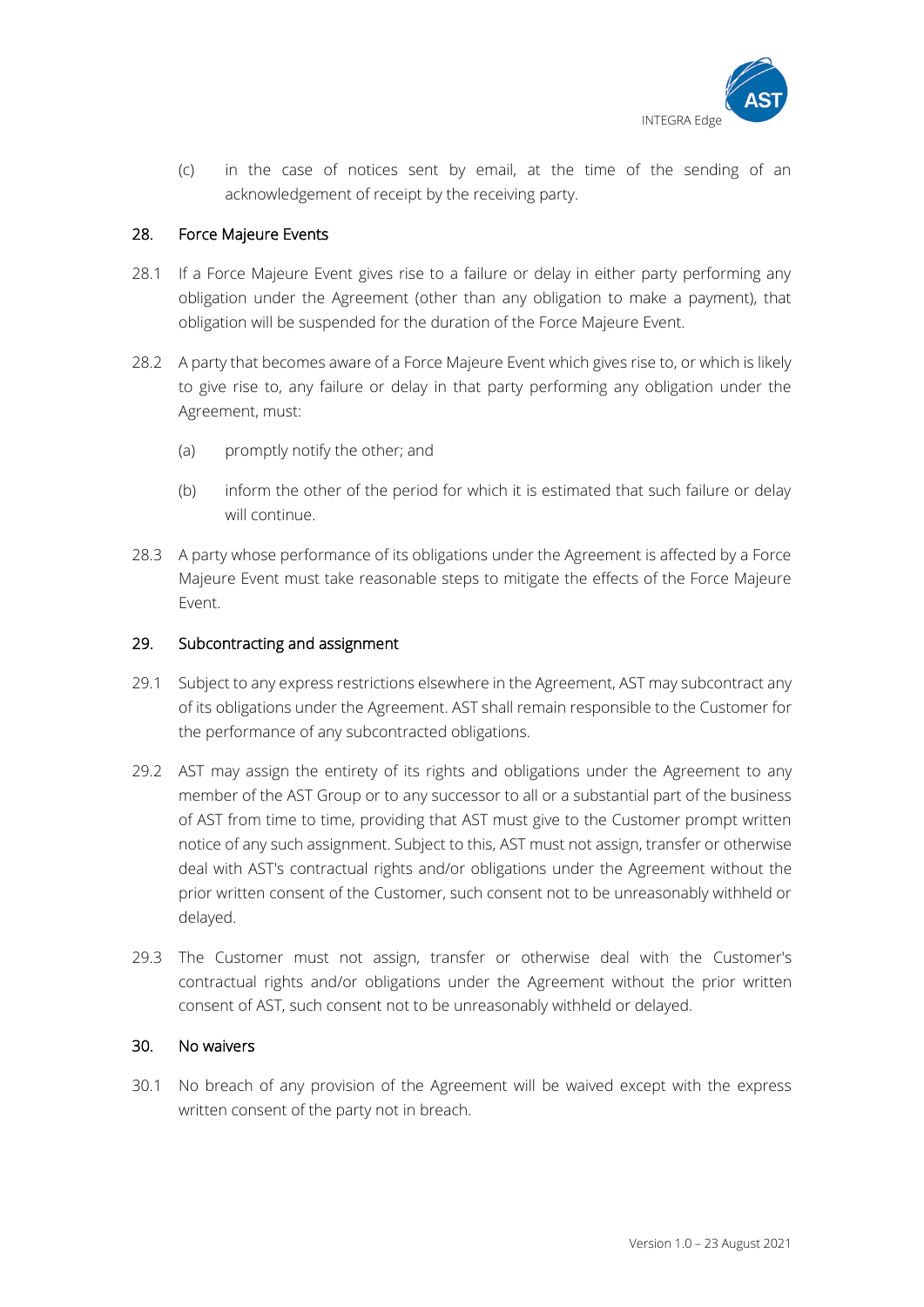

30.2 No waiver of any breach of any provision of the Agreement shall be construed as a further or continuing waiver of any other breach of that provision or any breach of any other provision of the Agreement.

# 31. Severability

- 31.1 If a provision of the Agreement is determined by any court or other competent authority to be unlawful and/or unenforceable, the other provisions will continue in effect.
- 31.2 If any unlawful and/or unenforceable provision of the Agreement would be lawful or enforceable if part of it were deleted, that part will be deemed to be deleted, and the rest of the provision will continue in effect.

### 32. Third party rights

- 32.1 The Agreement is for the benefit of the parties and is not intended to benefit or be enforceable by any third party.
- 32.2 The exercise of the parties' rights under the Agreement is not subject to the consent of any third party.

#### 33. Variation

- 33.1 AST may vary the Agreement by giving to the Customer at least 30 days' prior written notice of the variation where reasonably necessary to take account of:
	- (a) changes to the INTEGRA Edge System; and/or
	- (b) changes in applicable law.
- 33.2 Subject to Clause 33.1, the Agreement may not be varied except by means of a written document signed by or on behalf of each party.

#### 34. Entire agreement

- 34.1 The Agreement shall constitute the entire agreement between the parties in relation to the subject matter of the Agreement, and shall supersede all previous agreements, arrangements and understandings between the parties in respect of that subject matter.
- 34.2 Neither party will have any remedy in respect of any misrepresentation (whether written or oral) made to it upon which it relied in entering into the Agreement.

#### 35. Export control

35.1 The Customer acknowledges that materials and/or information supplied to the Customer under the Agreement may be subject to the Export Laws.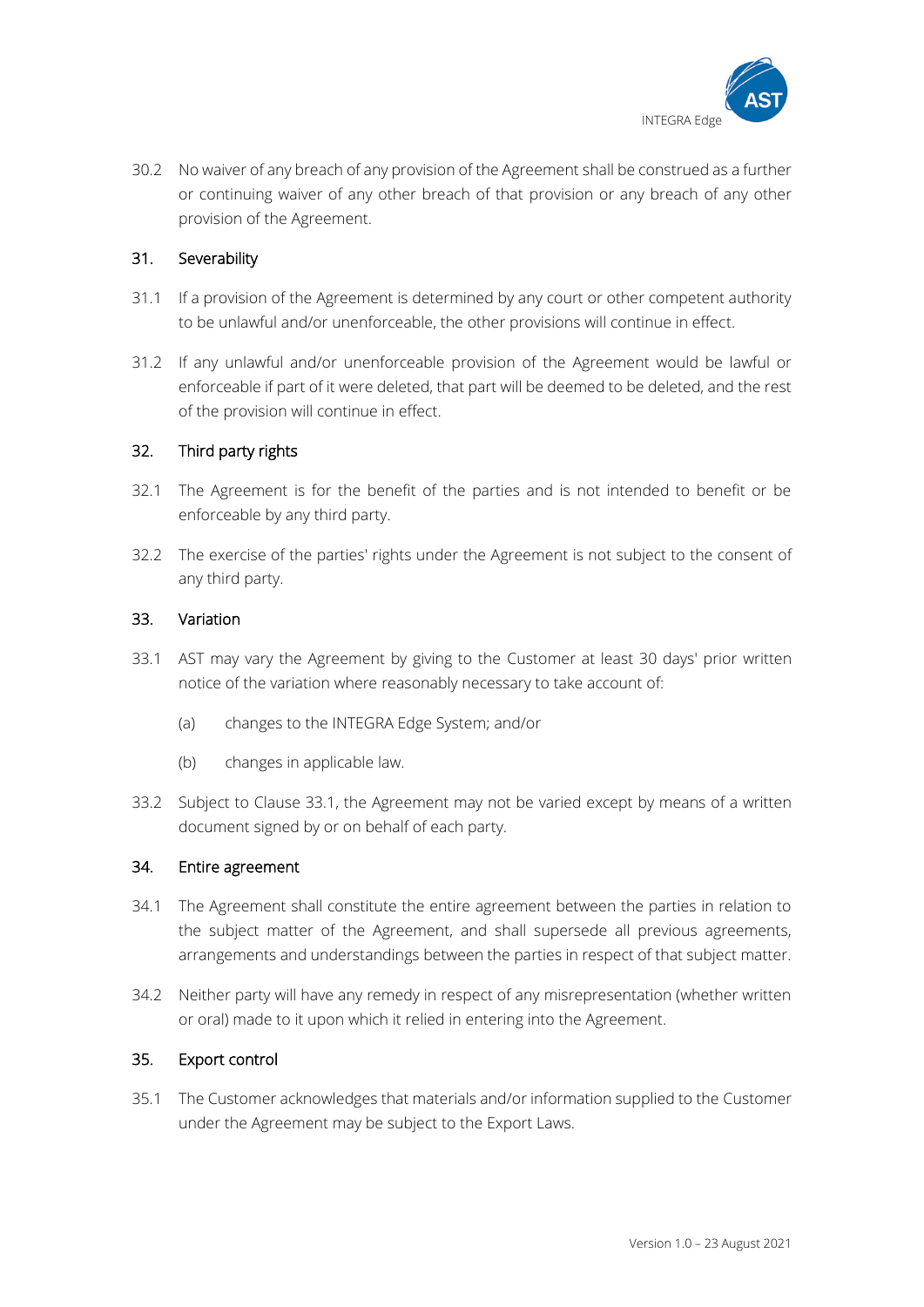

- 35.2 The Customer must comply with the Export Laws insofar as they affect materials and information supplied to the Customer under the Agreement.
- 35.3 Without prejudice to the generality of Clause 35.2, the Customer:
	- (a) must not import, export, supply, disclose, transfer or transmit any materials or information supplied to the Customer under the Agreement if such import, export, supply, disclosure, transfer or transmission would contravene any embargo or exclusion list applying under the Export Laws; and
	- (b) must, where applicable, obtain all licences and consents required under the Export Laws for any import, export, supply, disclosure, transfer or transmission by or on behalf of the Customer of materials or information supplied to the Customer under the Agreement.

### 36. Dispute resolution

- 36.1 Any dispute arising out of or in connection with the Agreement, including any question regarding its existence, validity or termination, shall be referred to and finally resolved by arbitration under the London Court of International Arbitration (LCIA) Rules, which rules are deemed to be incorporated by reference into this Clause 36.1.
- 36.2 The number of arbitrators shall be one.
- 36.3 The seat, or legal place, of arbitration shall be London, England.
- 36.4 The language to be used in the arbitral proceedings shall be English.
- 36.5 The Agreement shall be governed by and construed in accordance with English law.

#### 37. Interpretation

- 37.1 In the Agreement, a reference to a statute or statutory provision includes a reference to:
	- (a) that statute or statutory provision as modified, consolidated and/or re-enacted from time to time; and
	- (b) any subordinate legislation made under that statute or statutory provision.
- 37.2 The Clause headings do not affect the interpretation of the Agreement.
- 37.3 References in the Agreement to "calendar months" are to the 12 named periods (January, February and so on) into which a year is divided.
- 37.4 In the Agreement, general words shall not be given a restrictive interpretation by reason of being preceded or followed by words indicating a particular class of acts, matters or things.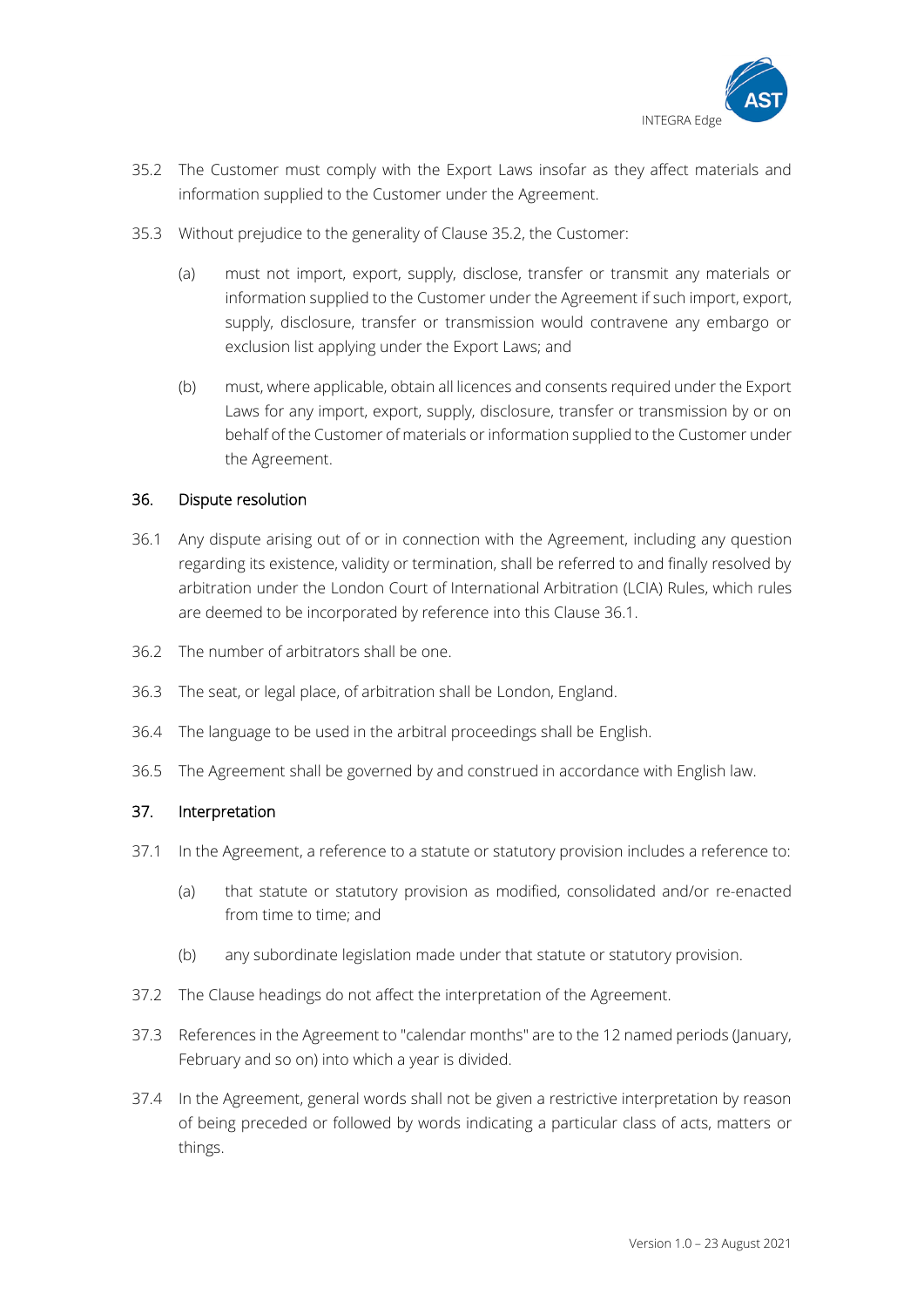

# SCHEDULE 1 (SPECIFICATION)

# Overview

The INTEGRA Edge System provides a multi-service IP traffic management service designed to monitor and control communications mediums and traffic.

INTEGRA Edge provides functionality to switch and/or failover automatically or manually between connection mediums, such as but not limited to, VSAT, L-band services, GSM and WiFi (Using 3rd party external hardware). It also provides IP traffic management via a firewall, web proxy, DNS/URL filtering, and a user captive portal. This is configured by and is the responsibility of the end customer or their chosen installer.

Should an issue be experienced with the service that is attributed to a fault with the hardware device, your service provider and/or AST will replace the hardware device as soon as is reasonably possible given its installation location.

### Connectivity Services

Current approved Connectivity Services are:

- X7 Evolution / Velocity iDirect Modems powered VSAT services
- X5 Evolution iDirect Modems powered VSAT services
- Iridium IOP
- Iridium Certus
	- a. Cobham 4300
	- b. Thales MissionLINK
	- c. Thales VesseLINK
- Inmarsat FBB Sailor 500/250/150

Please note Inmarsat FX is not compatible with INTEGRA Edge (not natively supported).

#### Details of key functions

#### WAN service failover

INTEGRA Edge provides functionality to switch and/or failover automatically or manually between connection mediums, such as but not limited to, VSAT, L-band services & GSM. This function is configured by and is the responsibility of the end customer. AST accepts no liability for any costs or negative impacts incurred as a result of the failover service.

AST cannot be held liable for any perceived additional data usage or negative impacts incurred by incorrect selection of connection medium by the INTEGRA Edge device or the end customer.

#### Data Traffic controls

The INTEGRA Edge device contains a stateful firewall, web proxy, URL and DNS filtering and a user captive portal to allow controlled crew internet access.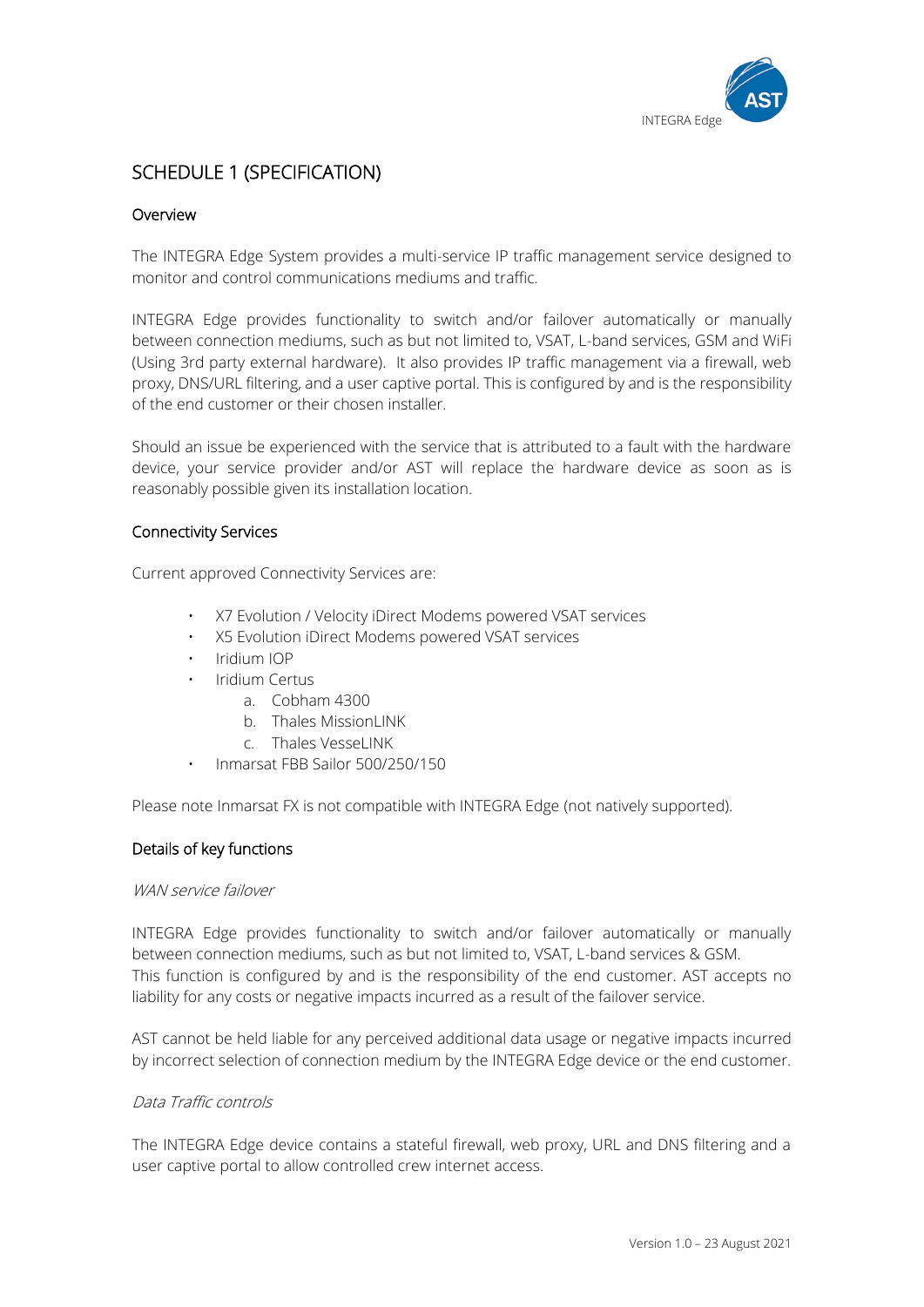

It is the end customer's responsibility to ensure this is configured correctly as per their needs and to ensure it is working as expected.

It is the customer/end customer's responsibility to monitor usage to ensure that all configurations are operating in the correct manner as expected

An INTEGRA Edge subscription is supplied with access to the Edge Cloud platform, 1 x INTEGRA Control subscription and access to *MyAST* portal therefore, an end customer can use INTEGRA Control category and application view and controls to analyse & control data traffic usage types from their AST supplied modems.

There are separate terms and conditions that apply for the INTEGRA Control service – see here "AST INTEGRA See & Control terms of use". https://www.theastgroup.com/uk/terms/ AST cannot be held liable in any way for incorrect or excessive use due to misconfiguration of any of these features.

### Data counting

Data usage is counted by WAN connection/bearer for all of the configured bearers.

The current 'active' bearer usage for the current session and by bearer for the calendar month is displayed by default on the Dashboard. The 'current' session counter is reset when the active bearer is changed. The calendar month counter will be reset at the beginning of each calendar month.

Data usage is counted at the IP packet level as packets traverse the INTEGRA Edge device interfaces. Data used for the management of WAN devices is not included in the bearer usage counts - i.e. data between the Edge device and the modem API.

Note: Due to the measurement location, these numbers will differ from any satellite operator or provider Call Data records (CDR) for the satellite service, as these come from the satellite operators core network and will have undergone a conversion process to be transported over the satellite link.

These numbers may also differ from AST's INTEGRA See and Control figures as these measurements from AST's INTEGRA core IP network where the data has undergone two conversion processes (IP to satellite to IP) by the time the IP data arrives and is counted. AST cannot be held liable in any way for incorrect or excessive use due to misunderstanding of 'data counting'.

#### Data Throughput graphs

Data throughput graphs indicate the speed, in bits per second, of the 'active' service / bearer and are measured in real time as traffic passes through the INTEGRA Edge device.

Note: In testing these have proved to be accurate, however, they should be considered 'indicators' rather than absolute.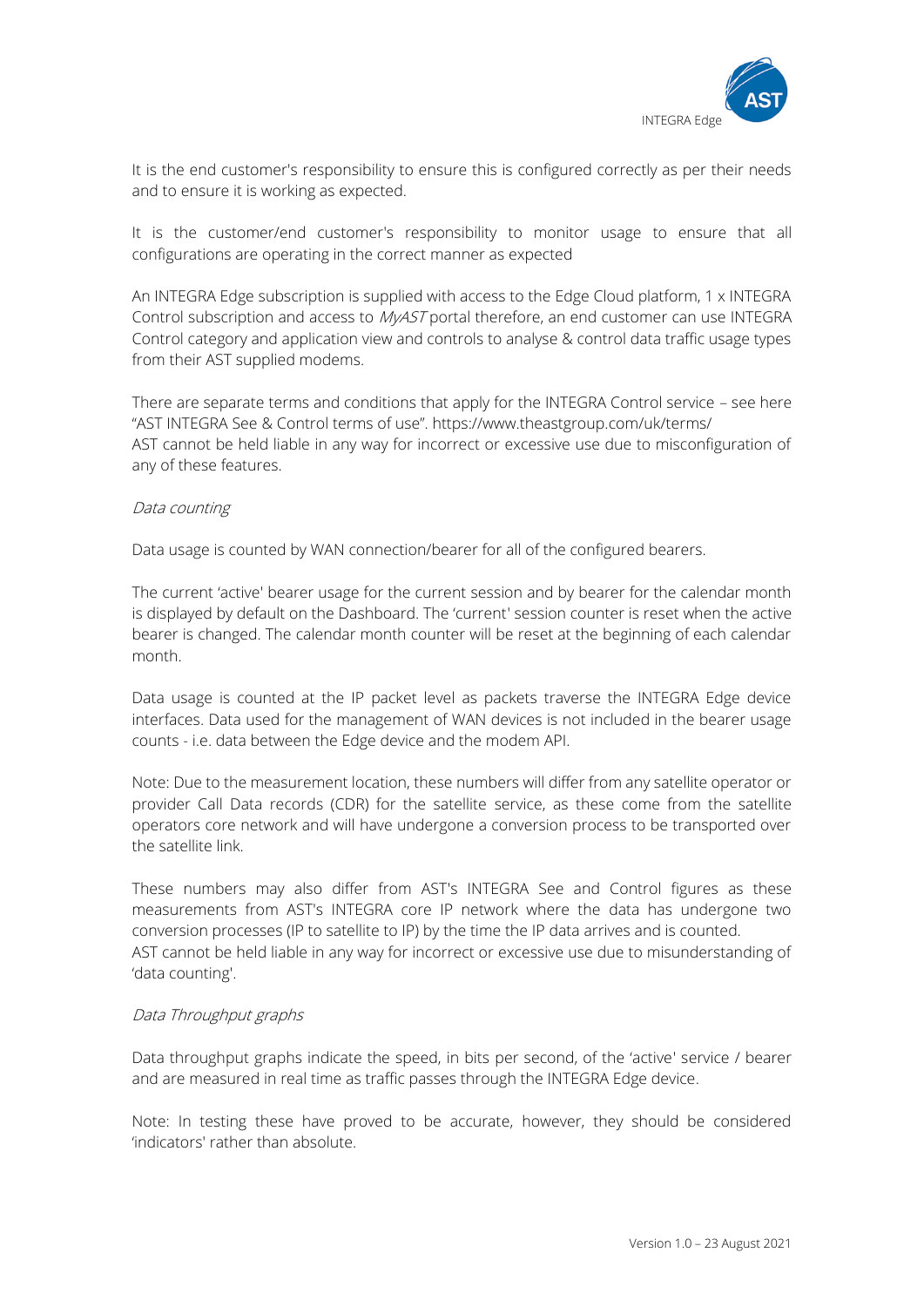

AST cannot be held liable in any way for incorrect or excessive use due to misunderstanding of 'Data throughput graphs'.

#### Location tracking

A GPS position can be obtained using the built in GSM modem or can be taken from an attached and supported satellite modem or other device. This data is displayed in the INTEGRA Edge device dashboard and on the INTEGRA Edge cloud.

Whilst proven to be accurate it is not intended to replace a Location based service tracking platform and as such should not be used for any SOLAS, mission critical or similar function.

#### Remote Access

AST may need to remotely access the Edge hardware device as part of support and troubleshooting. AST states that it will not remotely access an INTEGRA Edge hardware device in any way without permission from the end customer, unless it is critical to preserve the customer's service. AST will notify the customer of any such action as soon as is reasonably possible.

#### INTEGRA Edge Cloud

INTEGRA Edge cloud is a shore side management element to the service offering periodical access to the INTEGRA Edge device data. To populate the data within this platform the INTEGRA Edge device sends data to the INTEGRA Edge Cloud at hourly intervals. The user can set which connection mediums this data is sent over.

Details of the amount of data that could be sent are included in the INTEGRA Edge user guide.

By taking the INTEGRA Edge service the customer accepts this usage and cannot hold AST liable for any data usage incurred to pass this information.

#### Data and statistics

AST reserves the right to access and analyse all data and statistics collected from each INTEGRA Edge device and uploaded to the INTEGRA Edge Cloud.

This will only be used for troubleshooting, data type trend analysis & understanding service effectiveness. It will in no way be used to negatively impact or affect the end customer and no personal information data that could be used for identification will be held unless it is explicitly required and its use clearly stated.

The EDGE service utilises a 'captive portal' for controlled internet access. As part of a user registering for this, they will need to enter some personal information. This data is used only for identification purposes and will remain stored on the local hardware device. Details of the user's usage will be passed to the EDGE Cloud and will be stored for reporting purposes.

Following a captive Portal user ID no longer being required it is the customers responsibility to remove this data from the local EDGE device.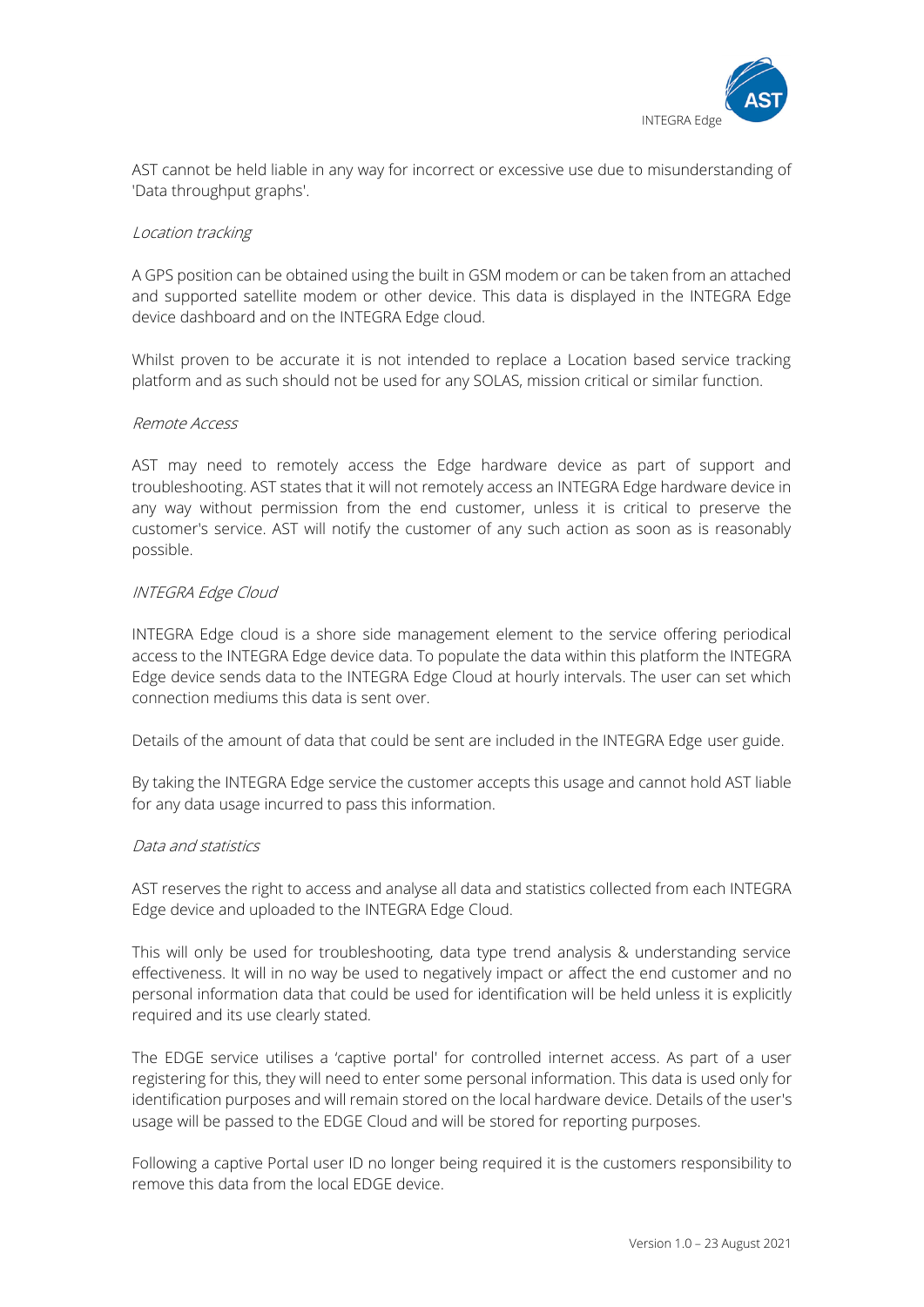

# SCHEDULE 2 (SERVICE LEVEL AGREEMENT)

# 1. Introduction

1.1 This service level agreement sets out the service levels applicable to the Support Services and the Maintenance Services in relation to the INTEGRA Edge System.

# 2. Helpdesk

- 2.1 AST shall make available to the Customer a helpdesk.
- 2.2 The Customer may use the helpdesk for the purposes of requesting and, where applicable, receiving the Support Services. The Customer shall ensure that all requests for Support Services are made through the helpdesk and the Customer must not use the helpdesk for any other purpose.
- 2.3 AST shall ensure that the helpdesk is accessible by telephone, email and using AST's web-based ticketing system, using the contact information specified at <https://www.theastgroup.com/uk/contact/> from time to time.
- 2.4 AST shall ensure that the helpdesk is operational and adequately staffed 24/7 during the Term, subject to the priority-related restrictions on the Support Services specified below.

# 3. Response and resolution

- 3.1 AST shall use all reasonable endeavours promptly to respond and resolve issues raised through the helpdesk.
- 3.2 The Customer acknowledges that, where practicable, the Support Services shall be provided remotely.
- 3.3 The Customer acknowledges that issue resolution may be delayed if:
	- (a) the resolution requires Customer Vessel/Site attendance by AST personnel, and the location is not reasonably accessible (a Customer Vessel/Site location is not reasonably accessible if: (i) this is specified in the Order Form; (ii) AST has notified the Customer before the extension of the services to the relevant location that it is not reasonably accessible; or (iii) the location is not served by regular public transport links and/or is otherwise remote); or
	- (b) AST does not receive the full and timely co-operation of the Customer in relation to the issue, as required by the Agreement.

# 4. INTEGRA Edge System availability

4.1 The Customer acknowledges that, as the INTEGRA Edge Hardware will be hosted by the Customer as an integrated part of the Customer Network, the availability of the INTEGRA Edge System will depend upon the availability, configuration, operation and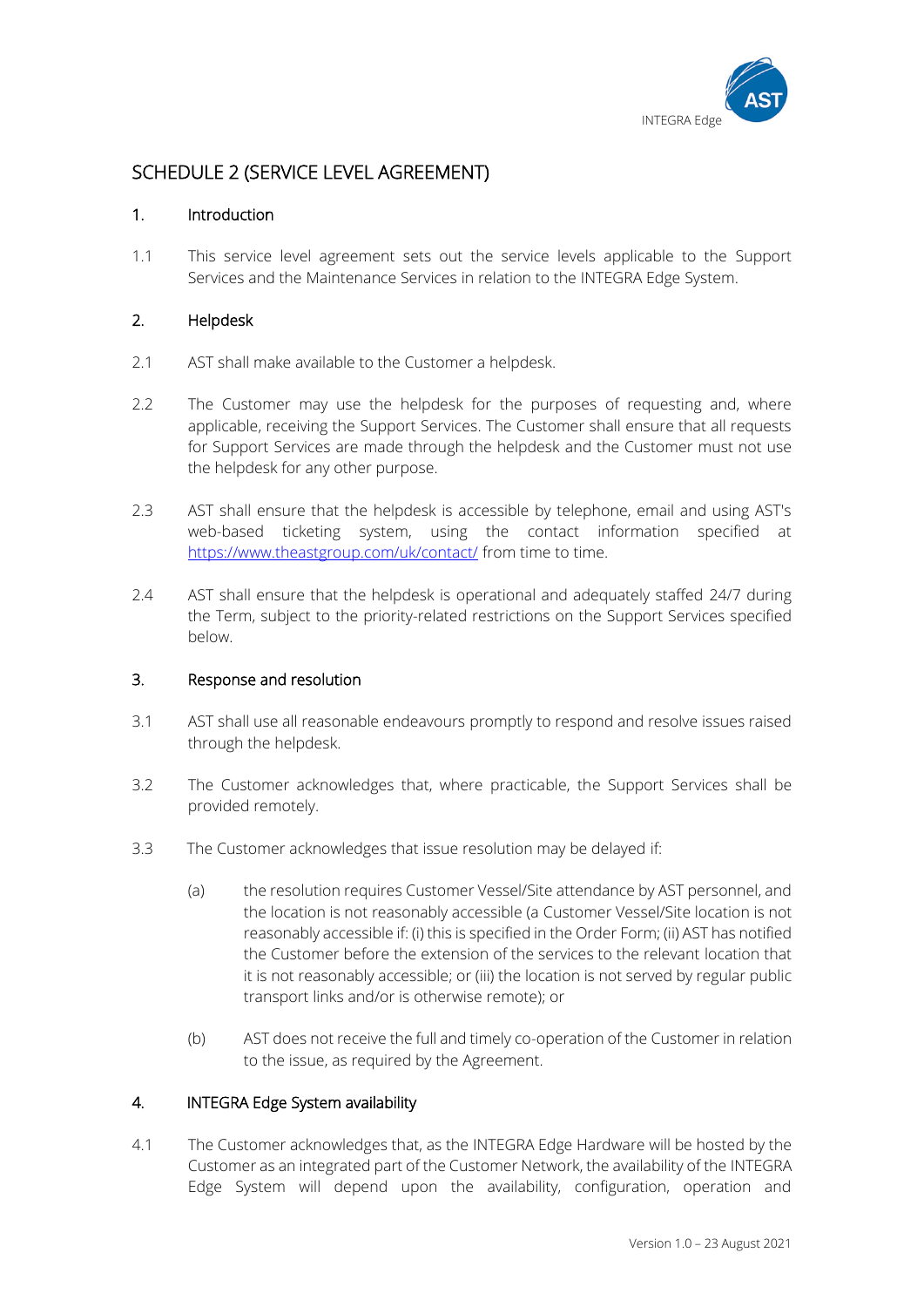

performance of the Customer Network. Accordingly, AST will not be exclusively responsible for INTEGRA Edge System availability.

- 4.2 Subject to the foregoing, AST shall use reasonable endeavours to ensure that the INTEGRA Edge Cloud will be available 99.9% of the time from the date of activation of the INTEGRA Edge Cloud until the end of the Term.
- 4.3 AST will not be in breach of this availability commitment to the extent that any lack of availability arises out of: (i) the configuration of the Customer Network contrary to AST's directions or any changes to the Customer Network not authorised by AST; (ii) any other changes to software or systems that are extraneous to the INTEGRA Edge System; (iii) traffic exceeding the resource limits applicable to the INTEGRA Edge System; or (iv) any denial of service or other attacks affecting the Customer Network.

### 5. Limitations on Support Services

- 5.1 AST shall have no obligation to provide Support Services in respect of any issue caused by:
	- (a) any act or omission of the Customer that constitutes a breach of the Agreement; and any other improper use of the INTEGRA Edge System by the Customer; or
	- (b) any alteration to the INTEGRA Edge System made by any person other than AST without the prior consent of AST.
- 5.2 If AST provides Support Services at the request of the Customer and AST, after beginning the provision of those Support Services, reasonably concludes that AST has no obligation to provide those Support Services by virtue of the exceptions set out in section 5.1, AST may levy additional Charges in respect of:
	- (a) those Support Services; and
	- (b) any subsequent Support Services provided in relation to the issue with the consent of the Customer,

at its standard time-based charging rates.

#### 7. Maintenance Services

- 7.1 The Customer agrees that:
	- (a) from time to time during the Term, AST may perform scheduled Maintenance Services on the INTEGRA Edge System, including updating and replacing the INTEGRA Edge Hardware;
	- (b) the INTEGRA Edge System may be unavailable for periods of scheduled Maintenance Services; and